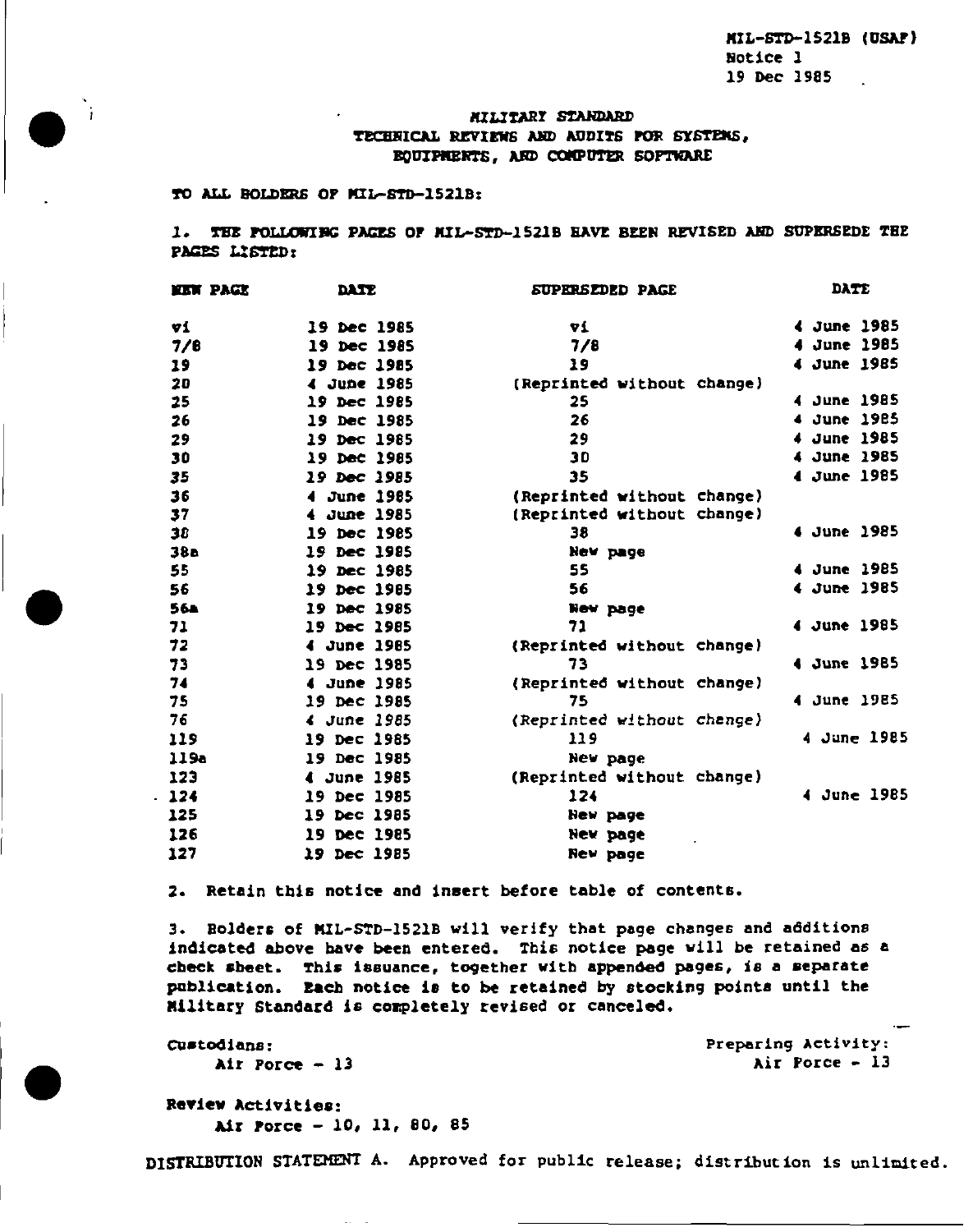MIL-STD-1521B 19 Dec 1985

# PIGURES

### Sect ion Page

÷

| Piqure l | Engineering and Test Plow  16                  |      |  |
|----------|------------------------------------------------|------|--|
| Figure 2 |                                                |      |  |
| Piqure 3 | Sample Certification Attachment (FCA)          | - 85 |  |
| Pigure 4 | Sample Certification Attachment (PCA)          | - 96 |  |
| Figure 5 | Review Checklist for Engineering Data  124-125 |      |  |
| Pigure 6 | Engineering Data Discrepancy Sheet  126        |      |  |

## **APPENDIXES**

| Appendix    |                                              | Page      |
|-------------|----------------------------------------------|-----------|
| λ.          | System Requirements Review (SRR)             | 19        |
| в.          | System Design Review (SDR)                   | 23        |
| $c_{\cdot}$ | Software Specification Review (SSR)          | 31        |
| D.          | Preliminary Design Review (PDR)              | 33        |
| Ε.          | Critical Design Review (CDR)                 | 53        |
| F.          | Test Readiness Review (TRR)                  | 69        |
| G.          | Functional Configuration Audit (PCA)         | 71        |
| н.          | Physical Configuration Audit (PCA)           | 75        |
| Ι.          | Pormal Qualification Review (FQR)            | <b>B3</b> |
| J.          | Application Guide for Tailoring MIL-STD-1521 | 117       |
| к.          | Production Readiness Review (PRR)            | 123       |

Supersedes page vi of 4 June 1985

vi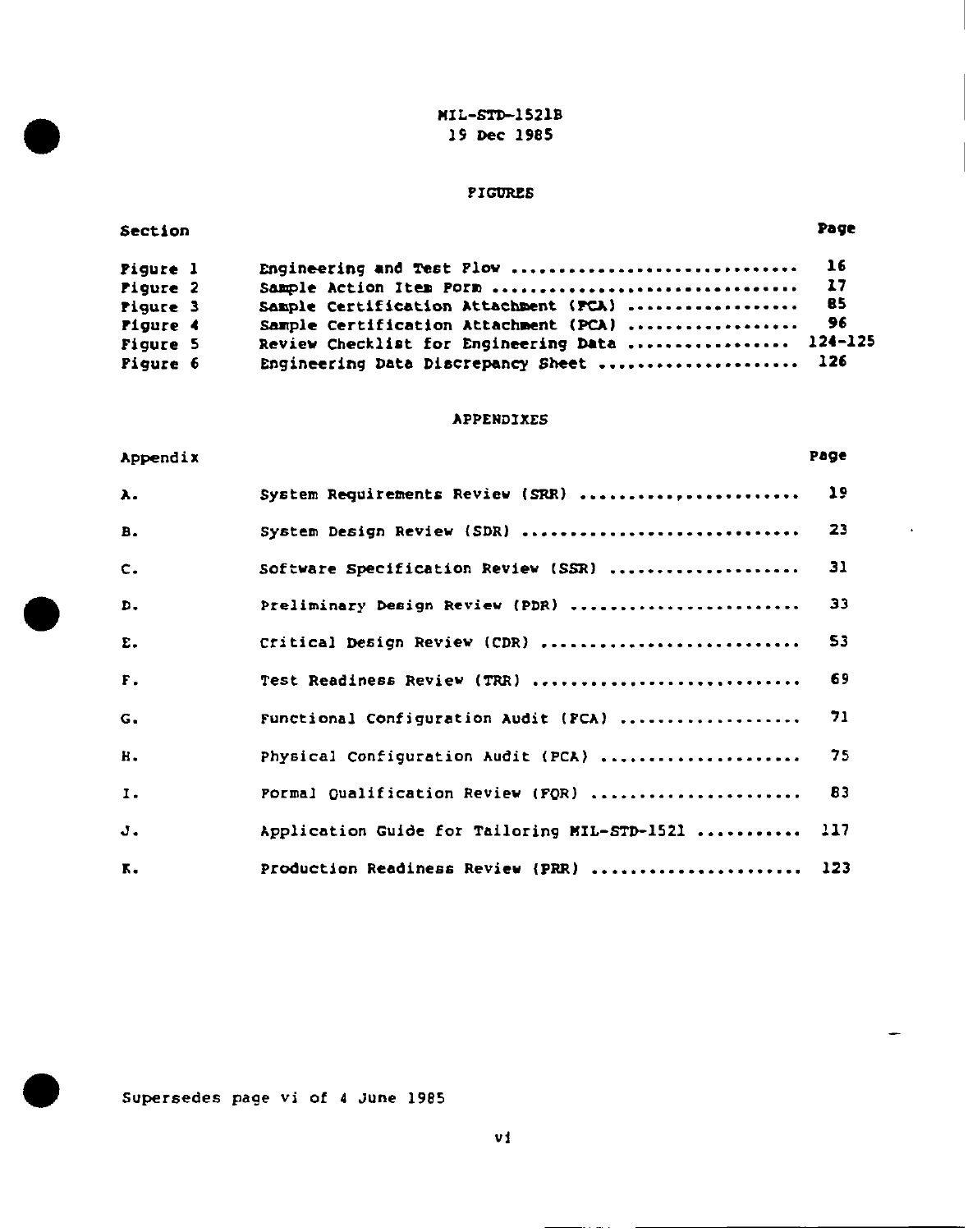## MIL-STD-1521B 19 Dec 1985

3.10 Production Readiness Review (PRR). This review is intended to determine the status of completion of the specific actions which must be satisfactorily accomplished prior to executing a production go-ahead decision. The review is accomplished in an incremental fashion during the Full-Scale Development phase, usually two initial reviews and one final review to assess the risk in exercising the production go-ahead decision. In its earlier stages the PRR concerns itself with gross level manufacturing concerns such as the need for identifying high risk/low yield manufacturing processes or materials or the requirement for manufacturing development effort to satisfy design requirements. The reviews become more refined as the design matures, dealing with such concerns as production planning, facilities allocation, incorporation of producibility-oriented changes, identification and fabrication of tools/test equipment, long lead item acquisition etc. Timing of the incremental PRRs is a function of program posture and is not specifically locked in to other reviews.

#### OTHER DEPINITIONS

3.11 Por further quidance on cost terminology see the latest edition of DODI 5000.33, Uniform Budget/Cost Terms and Definitions.

3.12 New titles are being phased in for the levels of maintenance. They are (with their former terms): On Bquipment (Organizational), Off Equipment - On Site (Intermediate), Off Bquipment - Off Site (Depot). See the latest edition of AFR 66-14, Bquipment Maintenance Policies, Objectives, and Reponsibilities.

3.13 Por definitions of the various levels of repair, see the latest edition of MIL-STD-280A, Definition of Item Levels, Item Exchangeability, Models, and Related Terms.

3.14 Configuration item. Bardware or software, or an aggregation of both, which is designated by the contracting agency for configuration management.

3.15 Engineering Data: Engineering documents such as drawings, associated lists, acompanying documents, manufacturer specifications, manufacturing planning documentation, and standards or other information prepared by a design activity and relating to the design, manufacture, procurement, test, or inspection of bardware items or services, as defined in DOD-STD-100 and DOD-D-1000.

Supersedes page 7/8 of 4 June 1985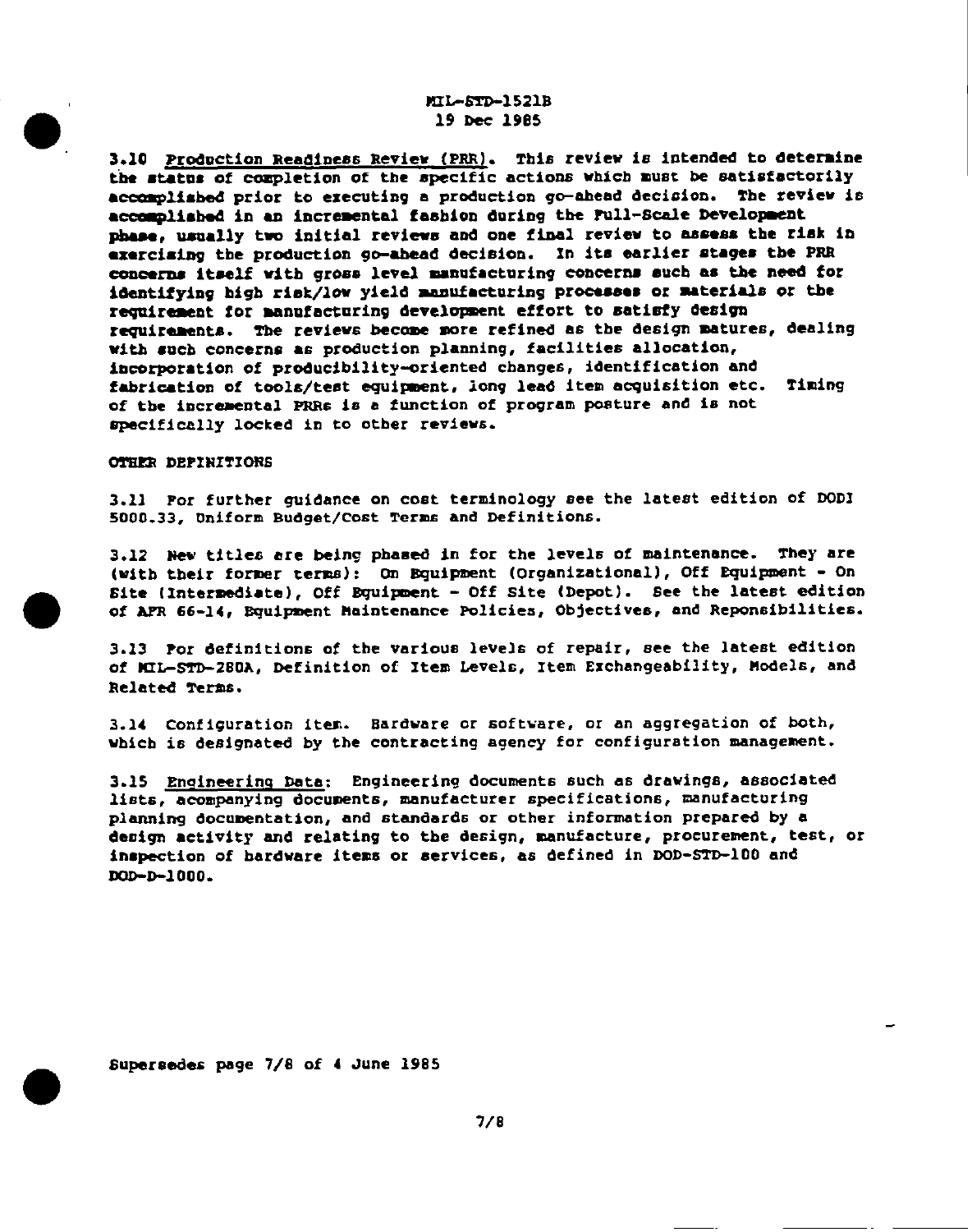MIL-STD-1521B APPERDIX A 19 Dec 85

### 10. System Requirements Review (SSR).

10.1 General. The SRRs are normally conducted during the system Concept Exploration or Demonstration and Validation phase. Such reviews may be conducted at any time but normally will be conducted after the accomplishment of functional analysis and preliminary requirements allocation (to operational/maintenance/training Bardware Configuration Items (HWCIs), Computer Software Configuration Items (CSCIa), facility configuration items, manufacturing considerations, personnel and human factors) to determine initial direction and progress of the contractor's System Engineering Management effort and his convergence upon an optimum and complete configuration.

10.2 Purpose. The total System Engineering Management activity and its output shall be reviewed for responsiveness to the Statement of Work and system/segment requirements. Contracting agency direction to the contractor will be provided, as necessary, for continuing the technical program and system optimization.

10.3 Items to be Reviewed. Representative items to be reviewed include the results of the following, as appropriate:

- a. Mission and Requirements Analysis
- b. Punctional Flow Analysis
- c. Preliminary Requirements Allocation
- d. System/Cost Effectiveness Analysis

e. Trade studies (e.g. addressing system functions in mission and support hardware/firmware/software).

f. Synthesis

g. Logistics Support Analysis

h. Specialty Discipline Studies (i.e., hardware and software reliability analysis, maintainability analysis, armament integration, electromagnetic compatibility, survivability/vulnerability (including nuclear), inspection methods/techniques analysis, energy management, environmental considerations).

- i. System Interface Studies
- j. Generation of Specification
- k. Program Risk Analysis
- 1. Integrated Test Planning

Supersedes page 19 of 4 June 1985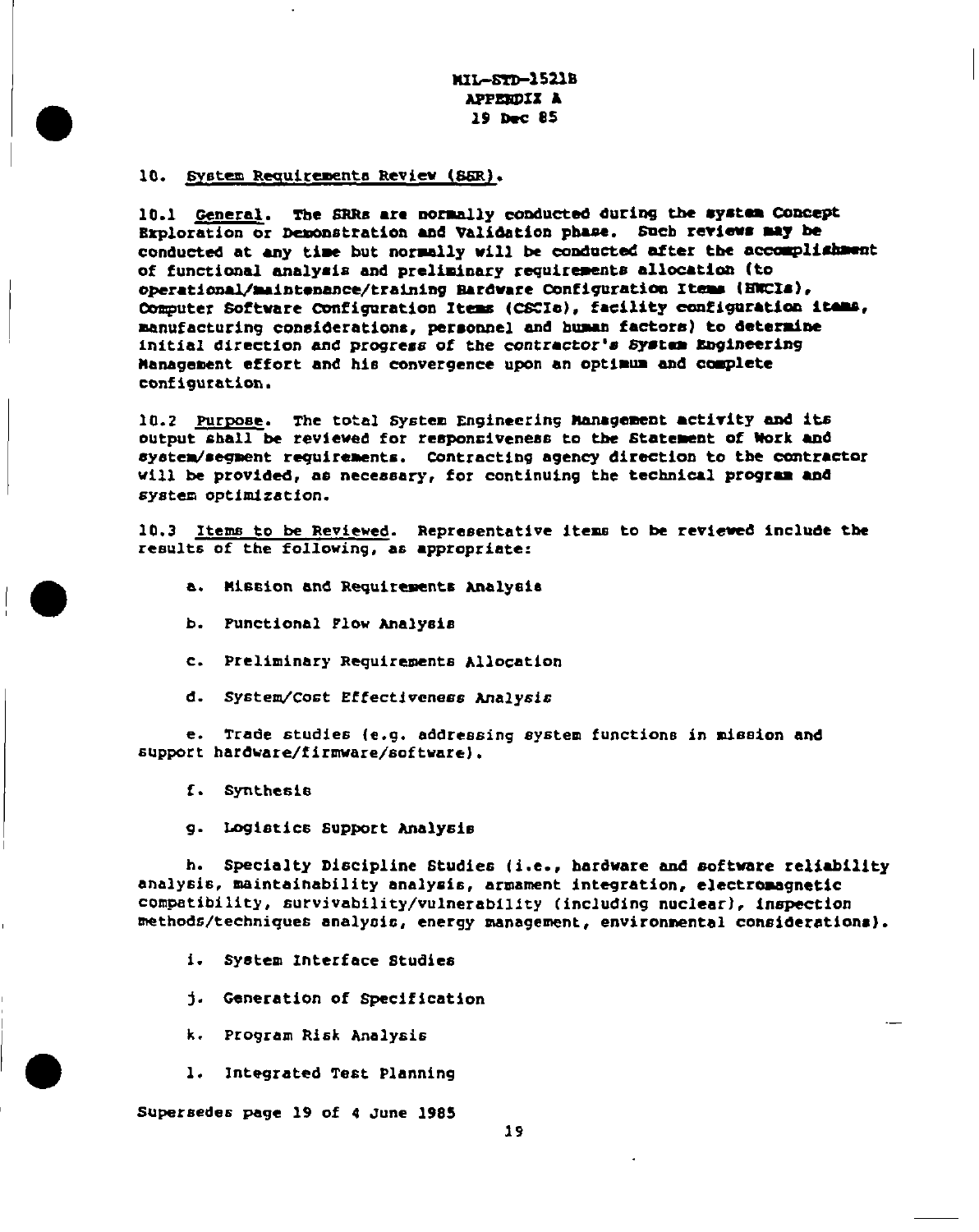# $MT-STD-1521B$ 4 June 1985 APPENDIX A

- **B.** Producibility Analysis Plans
- n. Technical Performance Measurement Planning
- o. Engineering Integration
- D. Data Management Plans
- g. Configuration Management Plans
- r. System Safety
- s. Ruman Pactors Analysis
- t. Value Engineering Studies
- u. Life Cycle Cost Analysis
- v. Preliminary Manufacturing Plans
- w. Manpower Requirements/Personnel Analysis
- x. Milestone Schedules

10.3.1 The contractor shall deacribe his progress and problems in:

10.3.1.1 Risk identification and risk ranking (the interrelationship among system effectiveness analysis, technical performance measurement, intended manufacturing methods, and costs shall be discussed, as appropriate).

10.3.1.2 Risk avoidance/reduction and control (the interrelationships with trade-off studies, test planning, hardware proofing, and technical performance measurement shall be discussed, as appropriate).

10.3.1.3 Significant trade-offs among stated system/segment specification requirements/constraints and resulting engineering design requirements/ constraints, manufacturing methods/process constraints, and logistic/cost of ownership requirements/constraints and unit production cost/design-to-cost objectives.

10.3.1.4 Identifying computer resources of the system and partitioning the system into HWCIs and CSCIs. Include any trade-off studies conducted to evaluate alternative approaches and methods for meeting operational needs and to determine the effects of constraints on the system. Also include any evaluations of logistics, technology, cost, schedule, resource limitations, intelligence estimates, etc., made to determine their impact on the system. In addition, address the following specific trade-offs related to computer resources: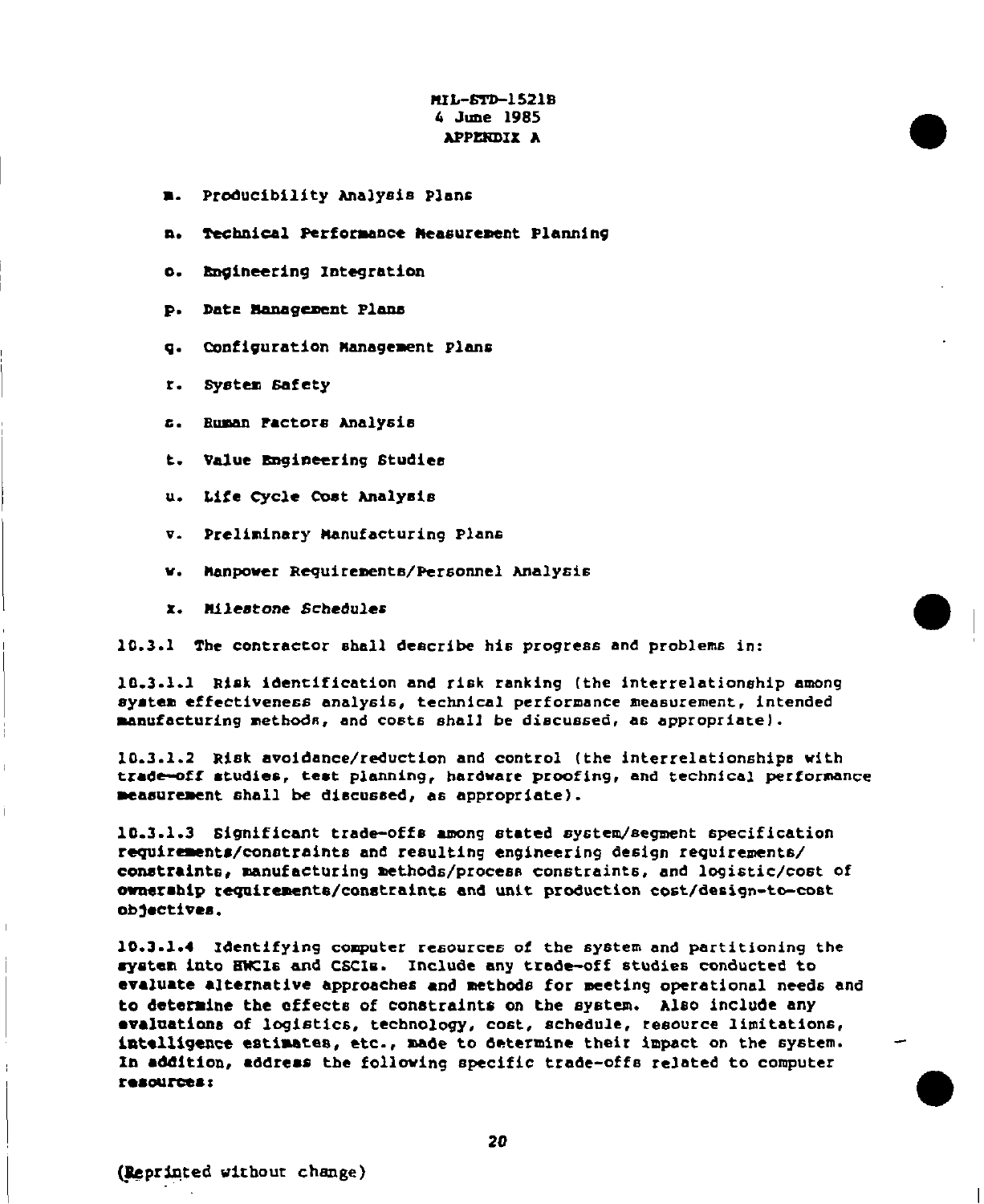## MIL-STD-1521B APPENDIX B 19 Dec 85

f. Survivability/Vulnerability (including nuclear)

g. Reliability/Maintainability/Availability (R/M/A)

h. Electromagnetic Compatibility

i. Logistic Support Analysis to address, as appropriate, integrated logistics support including maintenance concept, support equipment concept, logistics support concept, maintenance, supply, software support facilities,  $(MIL-STD-1386-1 and 2)$ etc.

j. System Safety (emphasis shall be placed on system hazard analysis and identification of safety test requirements)

- k. Securitry
- 1. Buman Pactors
- m. Transportability (including Packaging and Bandling)
- n. System Mass Properties
- o. Standardization
- p. Electronic Warfare
- g. Value Engineering
- r. System Growth Capability

s. Program Risk Analysis

t. Technical Performance Measurement Planning

u. Producibility Analysis and Manufacturing

v. Life Cycle Cost/Design to Cost Goals

w. Quality Assurance Program

x. Environmental Conditions (Temperature, Vibration, Shock, Bumidity,  $etc.$ 

y. Training and Training Support

z. Milestone Schedules

aa. Software Development Procedures

20.3.2 Results of significant trade studies, for example:

a. Sensitivity of selected mission requirements versus

Supersedes page 25 of 4 June 1985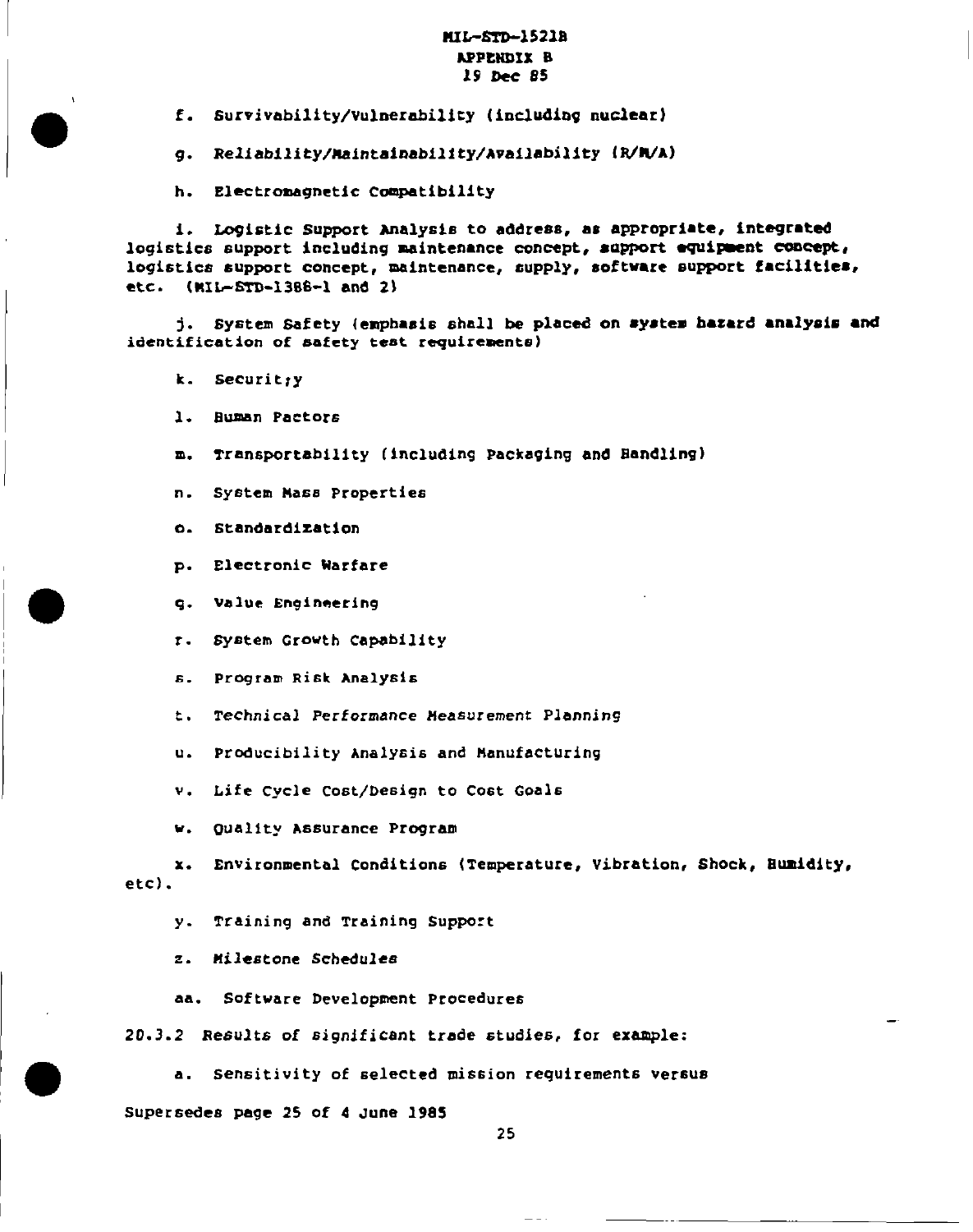### **HIL-STD-1521B** APPENDIx B 19 DeC 1985

rea2imtic **perf ormnce** pxraaetem and cost eat **imtes.**

b. Operations design versus maintenance design, including support equipment impacts.

c. Bystem centralization versus decentralization

d. Automated versus manual operation

e. Reliability/Maintainability/Availability

f. Conercielly available ltema versus new developments

9. National stock *Number (NsN)* items versus new developsmnt

h. Testability trade studies (Allocation of fault detection/isolation capabilities between elements of built-in test, on board/on-site fault detection/isolation subsystem, 6epsrate support equipment, and manual procedures)

i. Size and weight

j. Desired propagation characteristics versus reduction interference to other aysteme (optimum selection frequencies)

k. Performance/logictice trade studies

1. Life cycle cost reduction for different computer programming languages

.

●

m. Punctional allocation between hardware, software, firmware and personnel/procedures

n. Life Cycle cost/system performance trade studies to include sensitivity of performance parameters to cost.

**0.** Sensitivity **of** performance parameters versus cost

I P. D. P. Cost versus performance

q. Decign versus manufacturing consideration

r. Rake versus buy

s. Software development schedule

t. Dn-equipment versus of f-equipmant maintenance tesks, including support equipment impacts

u. Common versus peculiar support equipment

20.3.3 Updated design requi raments for operation c/maintenance functions and items.

20.3.4 Dpdated requirements for manufacturing mstbods and processes.

Supersedes page 26 of 4 June 1985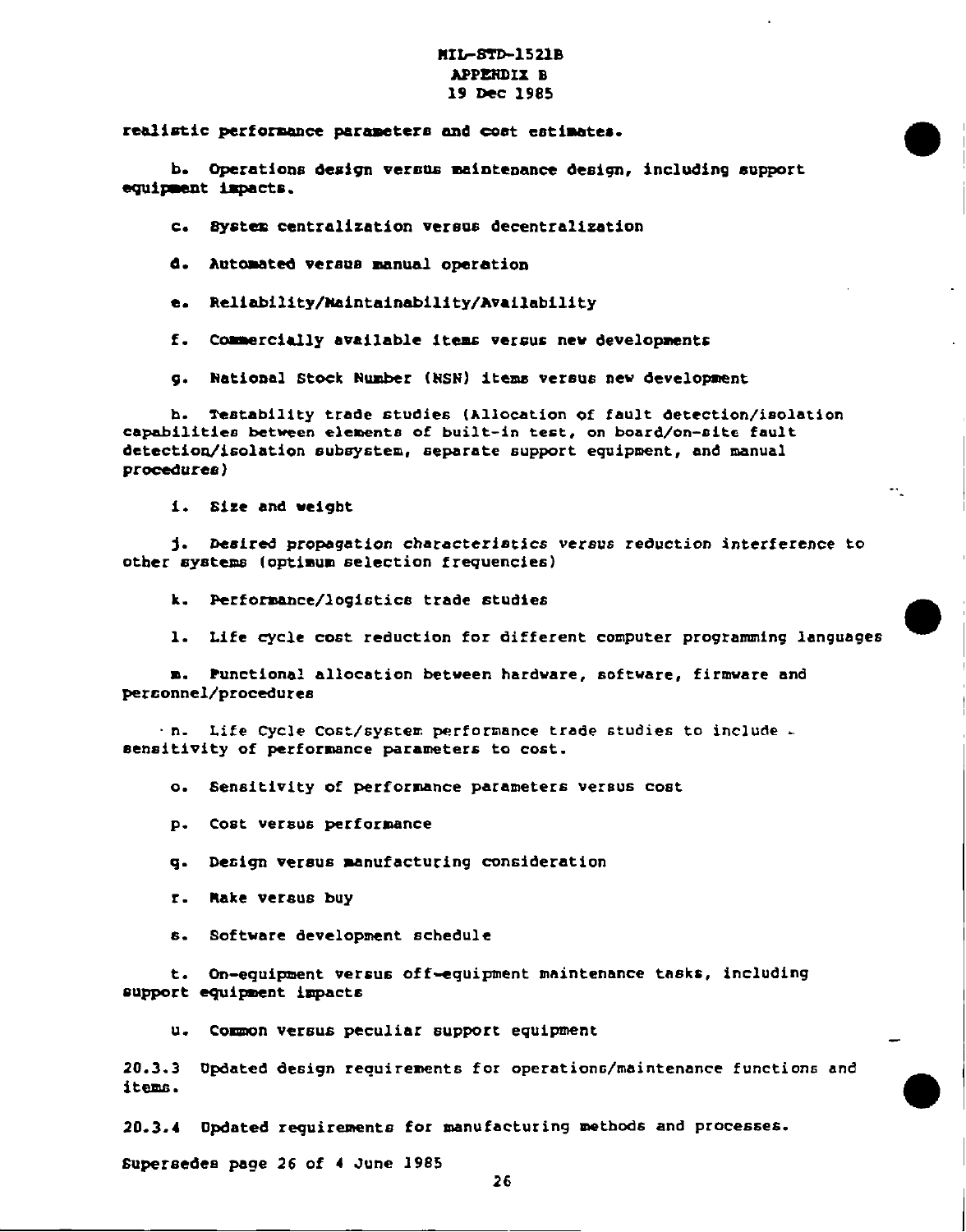# MIL-8TD-1521B **APPENDIX B** 19 Dec 85

i. Naintenance related trade-off studies and findings (includes commercially available equipment, software fault diagnostic techniques)

j. Logistic cost impacts

k. Support procedures and tools for computer software which facilitate software modification, improvements, corrections and updates

- 1. Bardness critical items/processes
- n. Support equipment concept.

20.3.12 System compliance with nuclear, non-nuclear and laser hardening requirements. Bigh risk areas or design concepts requiring possible advances of the state-of-the-art as a result of survivability criteria shall be identified, and prepared approach(es) to the problem reviewed. Prepared test programs shall be reviewed for sufficiency and compatibility with the specified threat environment and existing simulation test facilities.

20.3.13 The optimization, traceability, completeness, and risks associated with the allocation technical requirements, and the adequacy of allocated system requirements as a basis for proceeding with the development of hardware and software configuration items. Include any available preliminary Software Requirements and Interface Requirements Specifications.

### 20.3.14 Manufacturing (HWCIs only).

20.3.14.1 Production feasibility and risk analyses addressed at the SRR shall be updated and expanded. This effort should review the progress made in reducing production risk and evaluate the risk remaining for consideration in the Full Scale Development Phase. Estimates of cost and schedule impacts shall be updated.

20.3.14.2 Review of the Production Capability Assessment shall include:

20.3.14.2.1 A review of production capability shall be accomplished which will constitute an assessment of the facilities, materials, methods, processes, equipment and skills necessary to perform the full scale development and production efforts. Identification of requirements to upgrade or develop manufacturing capabilities shall be made. Requirements for Manufacturing Technology (MANTECH) programs will also be identified as an element of this production assessment.

20.3.14.3 Present the management controls and the design/manufacturing engineering approach to aasure that the equipment is producible.

Supersedes page 29 of 4 June 1985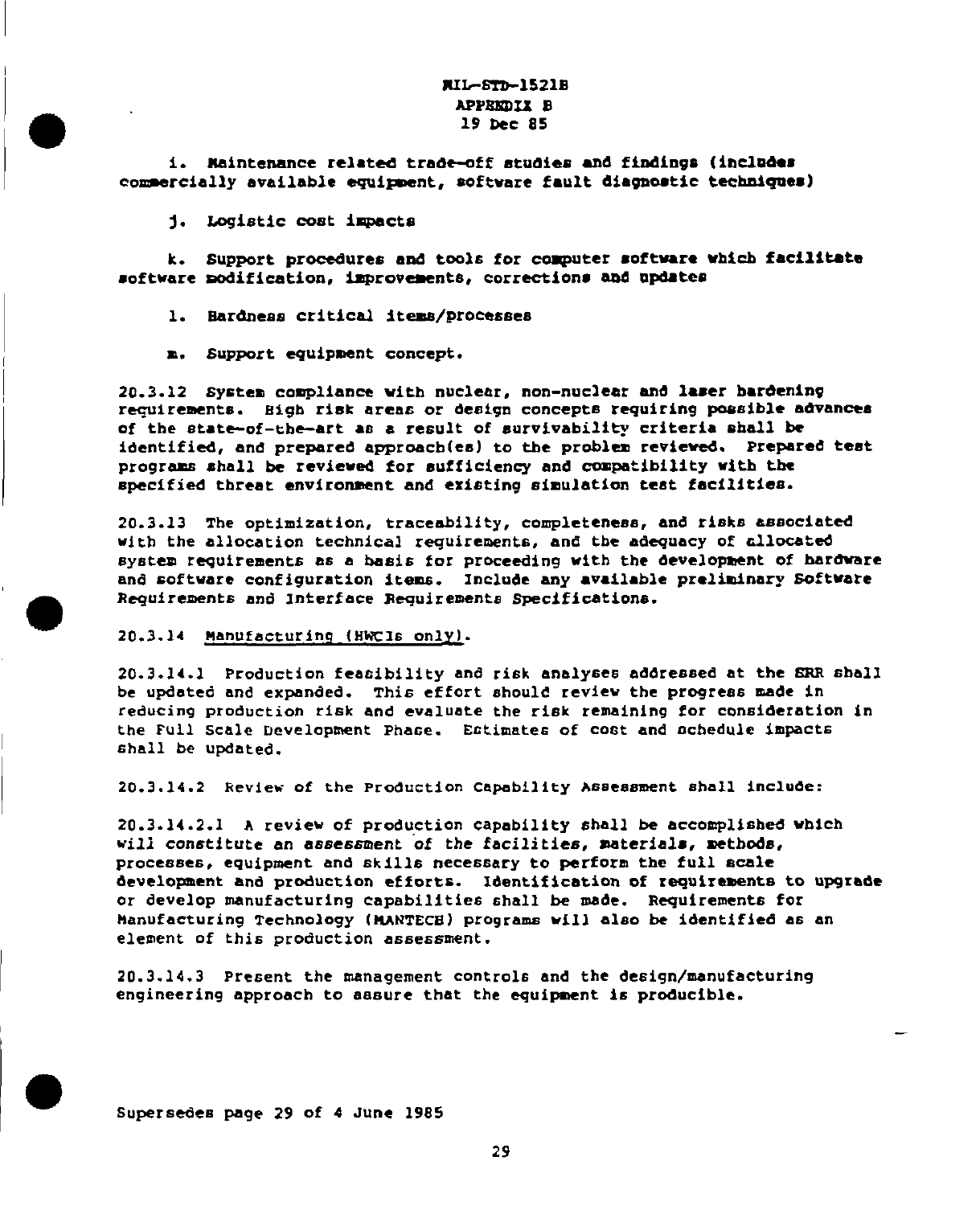# *?UL-.5TD-1521B* APPSROIX B 19 Dec 85

20.3.14.4 Present a review of trade-off studies for design requirements against the requirement for producibility, facilities, tooling, production test equipment, inspection, and capital equipment for intended production **rates** and volume.

20.3.14.5 The analysis, assessments and trade-off studies should recommend any additional special studies or development ●**ffort6 as** needed.

20.3.15. Engineering Data. Evaluate the contractor's drawing system, reviewing the drafting room manual, the preparation and review procedures, change control procedures, flowdown of requirements to subcontractors and veadors, end other aapects fundamental **to** the acceptability **of** Level 3 drawings. If available, review completed drawings from other programs or the normal company product line to determine compliance with the company procedures.

20.4 Post Review Action. After completing the SDR, the contractor shall publiab end distribute copies of Review Minutes. The contracting agency officially acknowledges completion of the SDR as indicated in paragraph 4.2.4.

Supersedes page 30 of 4 June 1985

●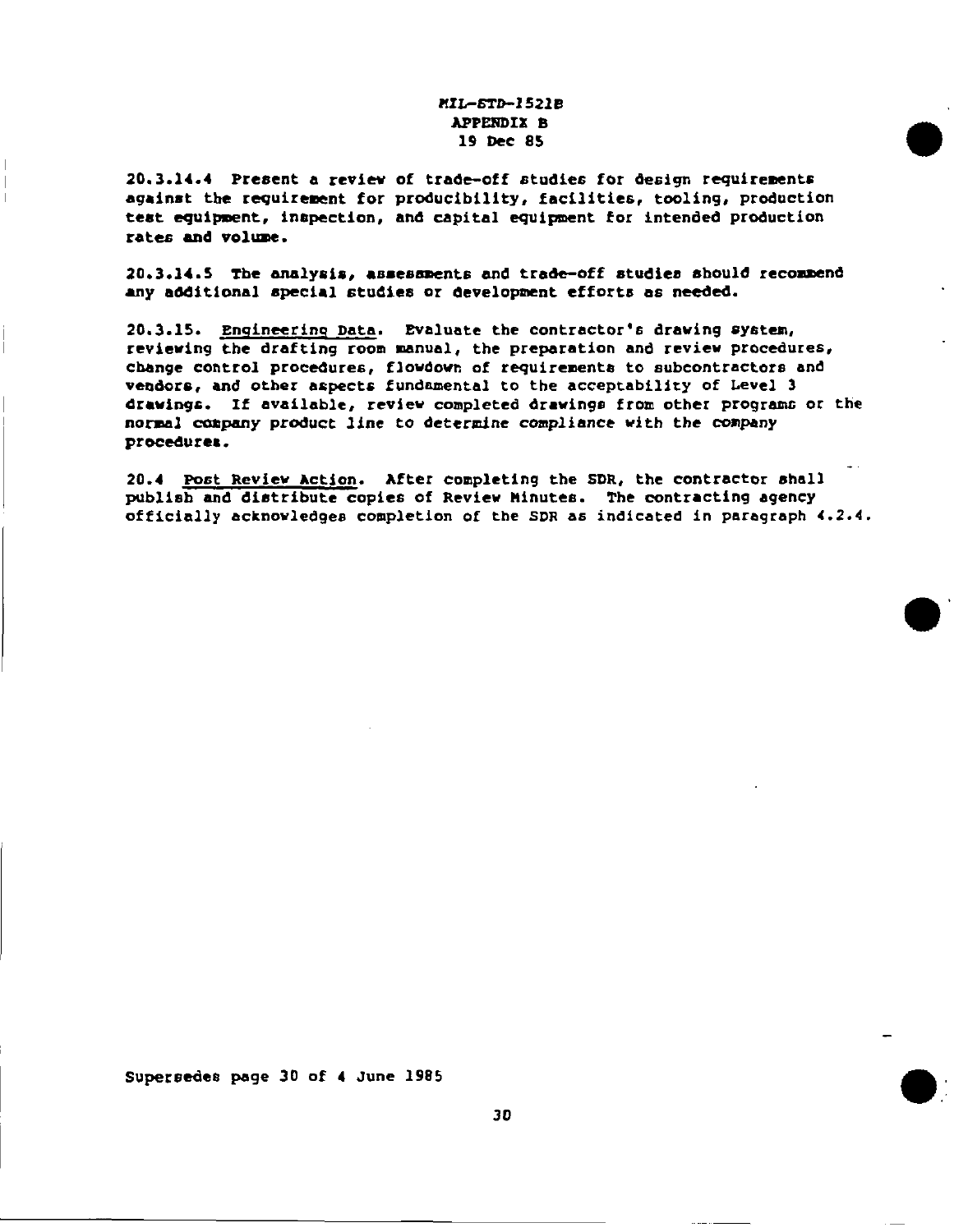## MIL-STD-1521B APPENDIX D 19 Dec 85

quipment shall be made available for review by the contracting agency.

z. Pirmware to be provided with the system: microprogram logic diagrams nd reprogramming/instruction translation algorithm descriptions, fabrication, ackaging (integration technology (e.g., LSI, MSI), device types (e.g., CMOS, MOS)), and special equipment and support software needed for developing, esting, and supporting the firmware.

aa. Life Cycle Cost Analysis

ab. Armament compatibility

ac. Corrosion prevention/control considerations

ad. Findings/Status of Quality Assurance Program

ae. Support equipment requirements.

#### $0.2.2$  CSCIs:

a. Punctional flow. The computer software functional flow embodying all f the requirements allocated from the Software Requirements Specification and nterface Requirements Specification(s) to the individual Top-Level Computer ware Components (TLCSCs) of the CSCI.

b. Storage allocation data. This information shall be presented for ach CSCI as a whole, describing the manner in which available storage is llocated to individual TLCSCs. Timing, sequencing requirements, and relevant quipment constraints used in determining the allocation are to be included.

c. Control functions description. A description of the executive ontrol and start/recovery features for the CSCI shall be available, including ethod of initiating system operation and features enabling recovery from ystem malfunction.

d. CSCI structure. The contractor shall describe the top-level tructure of the CSCI, the reasons for choosing the components described, the evelopment methodology which will be used within the constraints of the vailable computer resources, and any support programs which will be required n order to develop/maintain the CSCI structure and allocation of data storage.

e. Security. An identification of unique security requirements and a escription of the techniques to be used for implementing and maintaining ecurity within the CSCI shall be provided.

**graedes page 35 of 4 June 1985**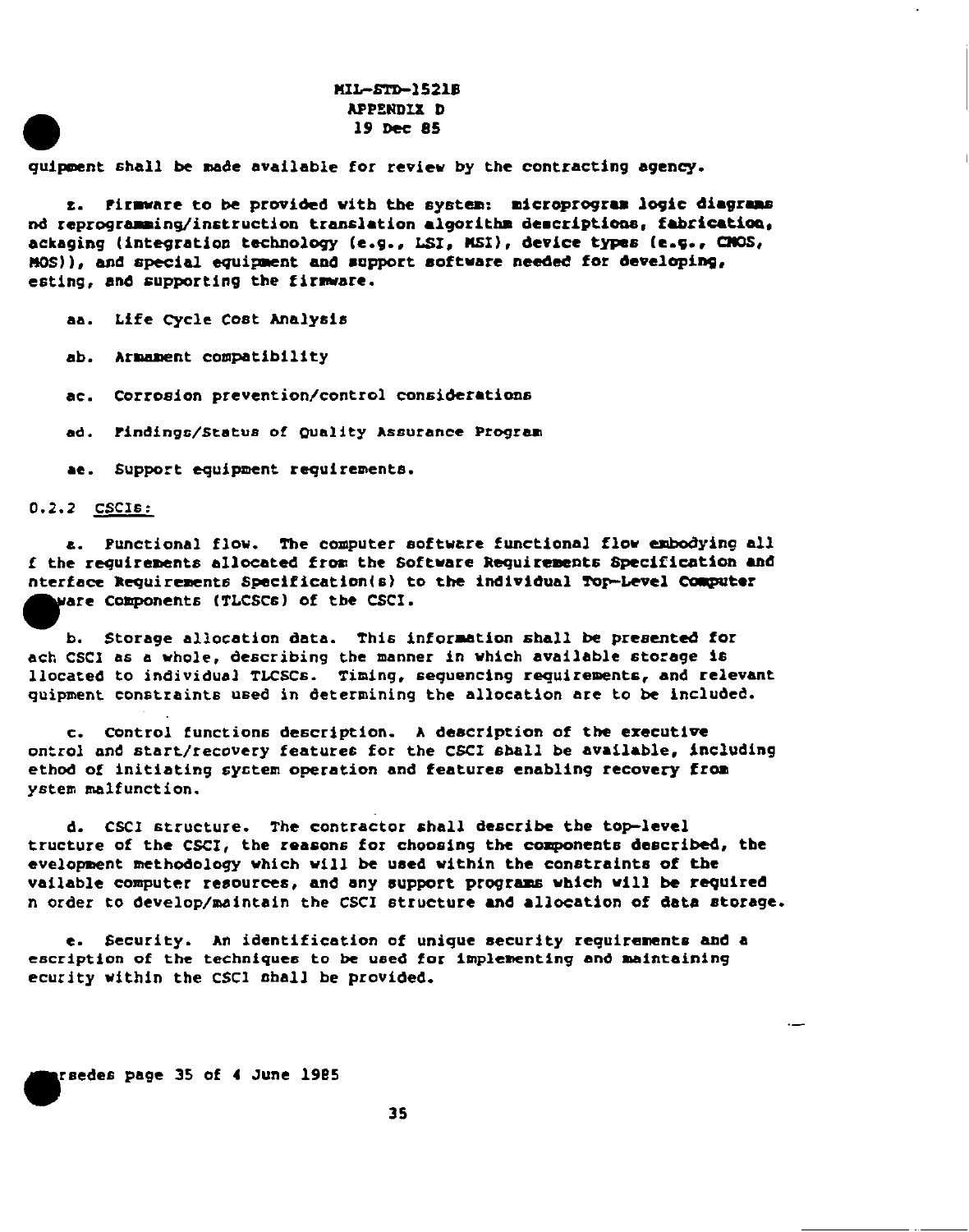## KIL-STD-1521B 4 June 1985 APPPXDIX D

f . M!elrtraocy. & identification of any *reentrance require=nts and* d description of the techniques for implementing reentrant rountine& shall be ●wmilablo.

9. Computer software development facilities. The availability, adequacy, and planned utilization of the computer software development facilities shall be addressed.

h. Computer *software* development facility versus the operational system. The contractor shall provide information relative to unique design features which may exist in a TLCSC in order to allow use within the computer ●oftwarc development facility, but which will not *exist Xn* **tbe TLCSC** installed in tbe operational system. Tbe contractor shall provide information on the design of support programs not explicitly required for the operational system but which will be generated to assist in the development of the  $CSCI(s)$ . The contractor shall also provide details of the Software Development Library controls.

1. Development tools. The contractor shall describe any special simulation, data reduction, or utility tools that are not deliverable under the terms of the contract, but which are planned for use during software development.

test data, data reduction tools, test computer software, or calibration and j. *Test* tools. The contractor aball describe any special test systems, diagnostic software that are not deliverable under terms of the contract, but whieb are planned for use during product development.

●

k. Oascription and characteristics of commercially available cemputer resources, including any optional capabilities such as special features, interface units, special instructions, controls, formets, etc. Include limitations of commercially available equipment such as failure to meet human engineering, safety and maintainability requirements of the specification and identify deficiencies.

1. Existing documentation (technical orders, commercial manuals, ate. ) for commercially available computer resources and copies of contractor specifications used to procure computer resources shall be made available for review by the contracting agency.

m. *Support* resources. The contractor shall describe those resources necemsary to support the software and firmware during operational deployment **of** tbe ayatem, such as operational and support hardware and software, personnel, special skills, human factor6, configuration management, test, and facilities/8pace.

(Reprinted without change)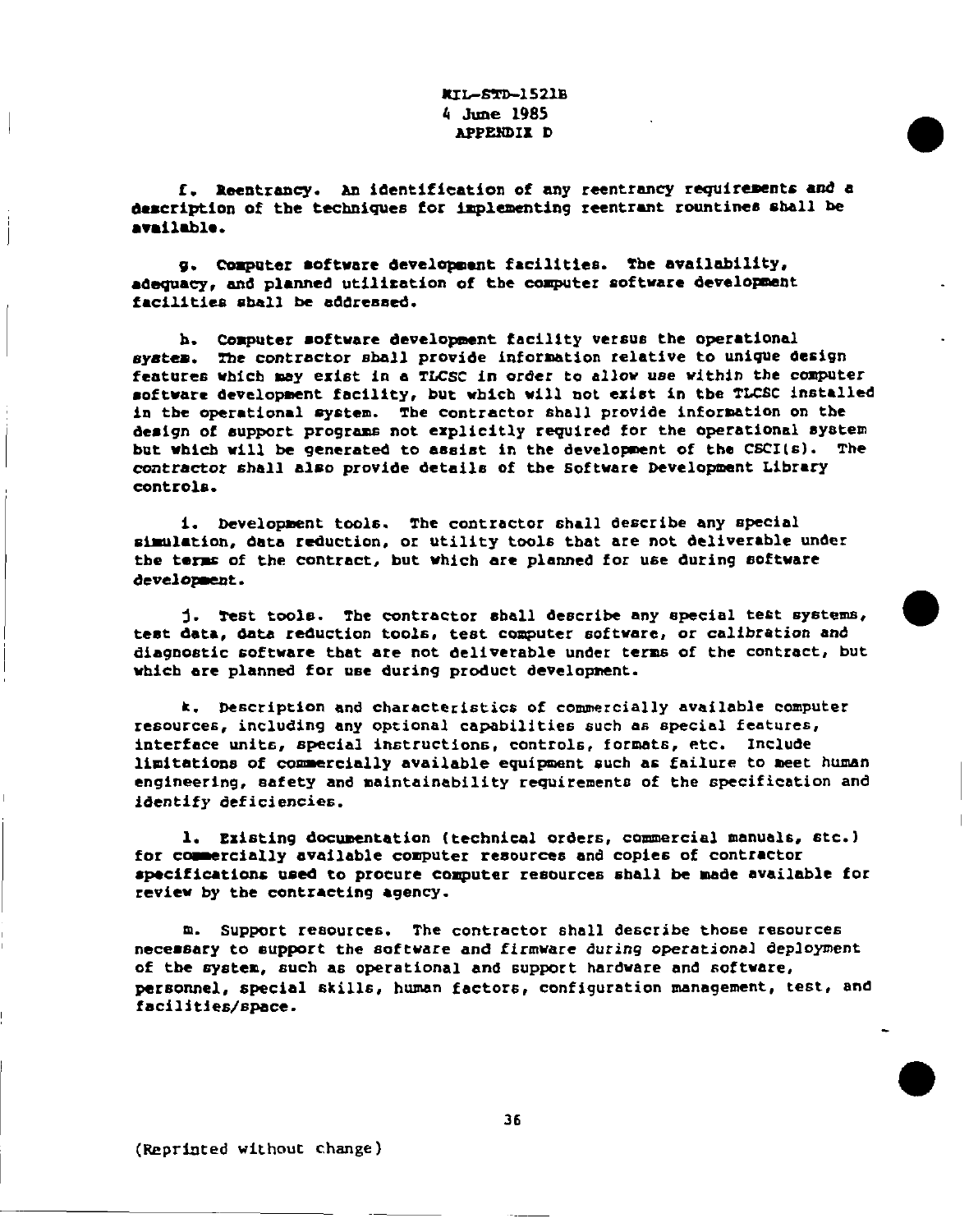## KIL-STD-1521B 4 June 1985 APPENDIX D

n. Operation and support documents. The preliminary versions of the CSOM, SUN, CSDH, and CRISD shall be reviewed for technical content and compatability with the top-level design documentation.

Updated since the last review to all previously delivered software  $\bullet$ . related CDRL items.

p. Review considerations applicable to 40.2.1 as appropriate.

### 40.2.3 Support Equipment (SE):

a. Review considerations applicable to paragraph 40.2.1 and 40.2.2 as appropriate.

b. Verify testability analysis results. For example, on repairable integrated circuit boards are test points avaliable so that failure can be isolated to the lowest level of repair (See Section 3 Definitions, for "Level of repair<sup>\*</sup>).

c. Verify that the Government furnished SE is planned to be used to the maximum extent possible.

d. Review progress of long-lead time SE items, identified through interim release and SE Requirements Document (SERD) procedures.

e. Review progress toward determining total SE requirements for installation, checkout, and test support requirements.

f. Review the reliability/maintainability/availability of support equipment items.

g. Identify logistic support requirements for support equipment items and rationale for their selection.

h. Review calibration requirements.

i. Describe technical manuals and data availability for support equipment.

j. Verify compatibility of proposed support equipment with the system maintenance concept.

k. If a Logistic Support Analysis (LSA) is not done, then review the results of SE trade-off studies for each alternative support concept. For existing SE and printed circuit boards testers, review Maintainability data resulting from the field use of these equipments. Review the cost difference between systems using single or multipurpose SE vs. proposed new SE. Examine technical feasibility in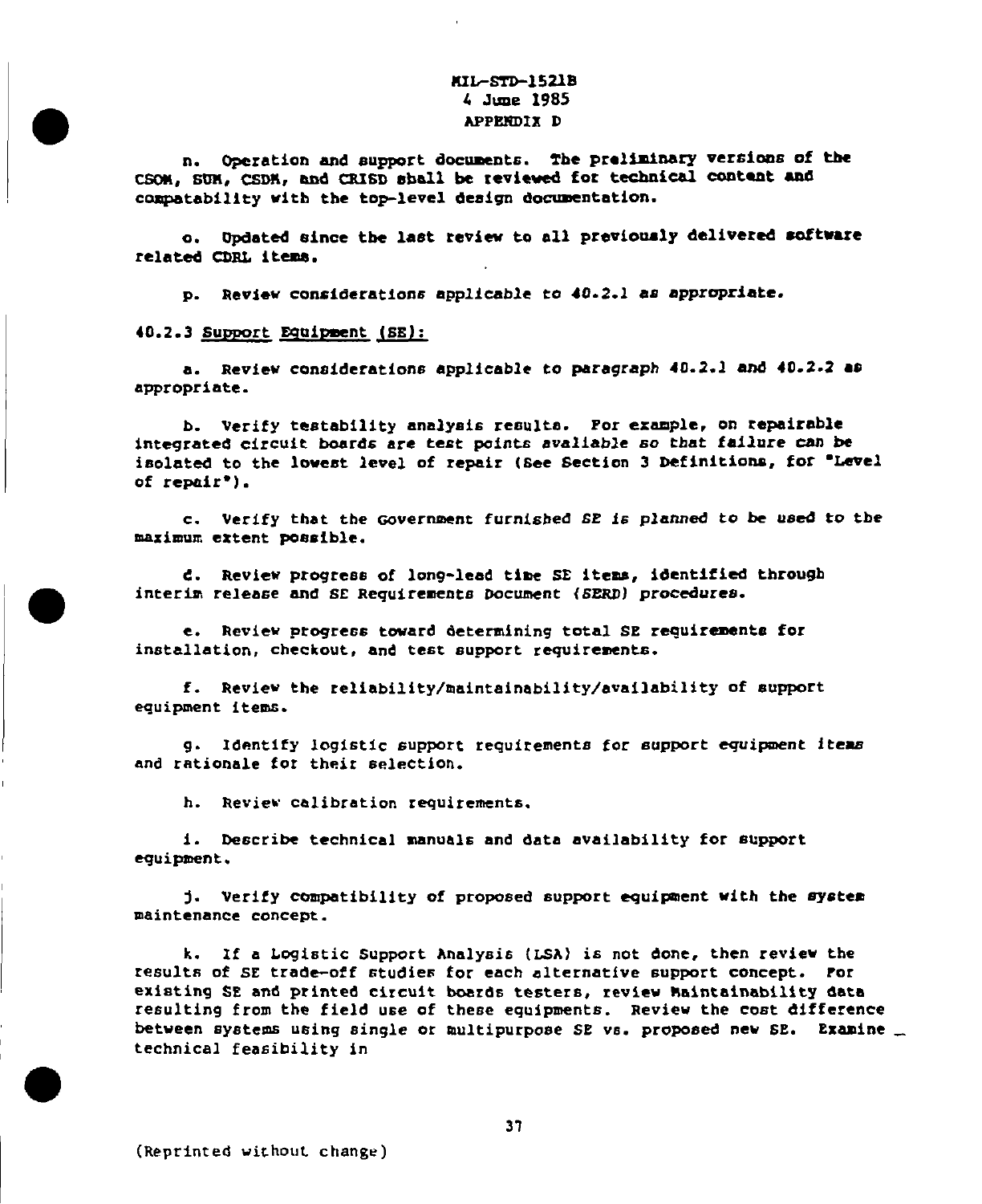# **RIL-STD-1521B** APPENDIx D 19 Dac 85

using existing, developmental, and proposed new SE. For mobile systems, review the mbility requirements of support equipment.

1. Review the relationship of the computer resources in the mystem/subsystem with those in Automatic Test Equipment (ATE). Relate this to the development of Built In Test Equipment (BITE) and try to reduce the need for complex supporting SE.

m. Verify on-equipment versus off-equipment maintenance task trade study results, including support equipment impacts.

n. Review updated list of required support equipment.

40.2.4 Ensineerino Data. Review Level 1 engineering drawings for cane of conversion to higher levels and, if available, review Level 2 and 3 drawings for compliance with requirements. *The review* of engineering data, ae defined in paragraph 3.15, should consider the checklist items diacuased in para 100.6, as properly tailored.

### 40.3 Evaluation of Electrical, Mechanical, and Logical Designs

40.3.1 EWCIs. The material of paragraph 40.2.1 above shall be evaluated to:

of satisfying the performance characteristics paragraph of the HWCI a. Determine that the preliminary detail design provides the capability Development specifications.

b. Estalbiah compatibility of the EWCI operating characteristics in each mode with overall system design requirements if the EWCI is involved in multi-node functions.

c. Establi6b the *existence* and nature of physical and functional interfaces between the HWCI and other items of equipment, computer software, and facilities.

40.3.2 CSCIs. The material of paragraph 40.2.2 above shall be evaluated to:

a. Determine whether all interface between the CSCI and all other configuration items both internal and external to the system meet the requirements of the Software Requirements Specification and Interface Requirements Specification(s).

b. Determine whether the top-level design embodies all the requirements of tbe Software Requirements Specification and Interface Requirements Specification(s).

-.

 $\bullet$ 

Supersedes page 38 of 4 JUne 1985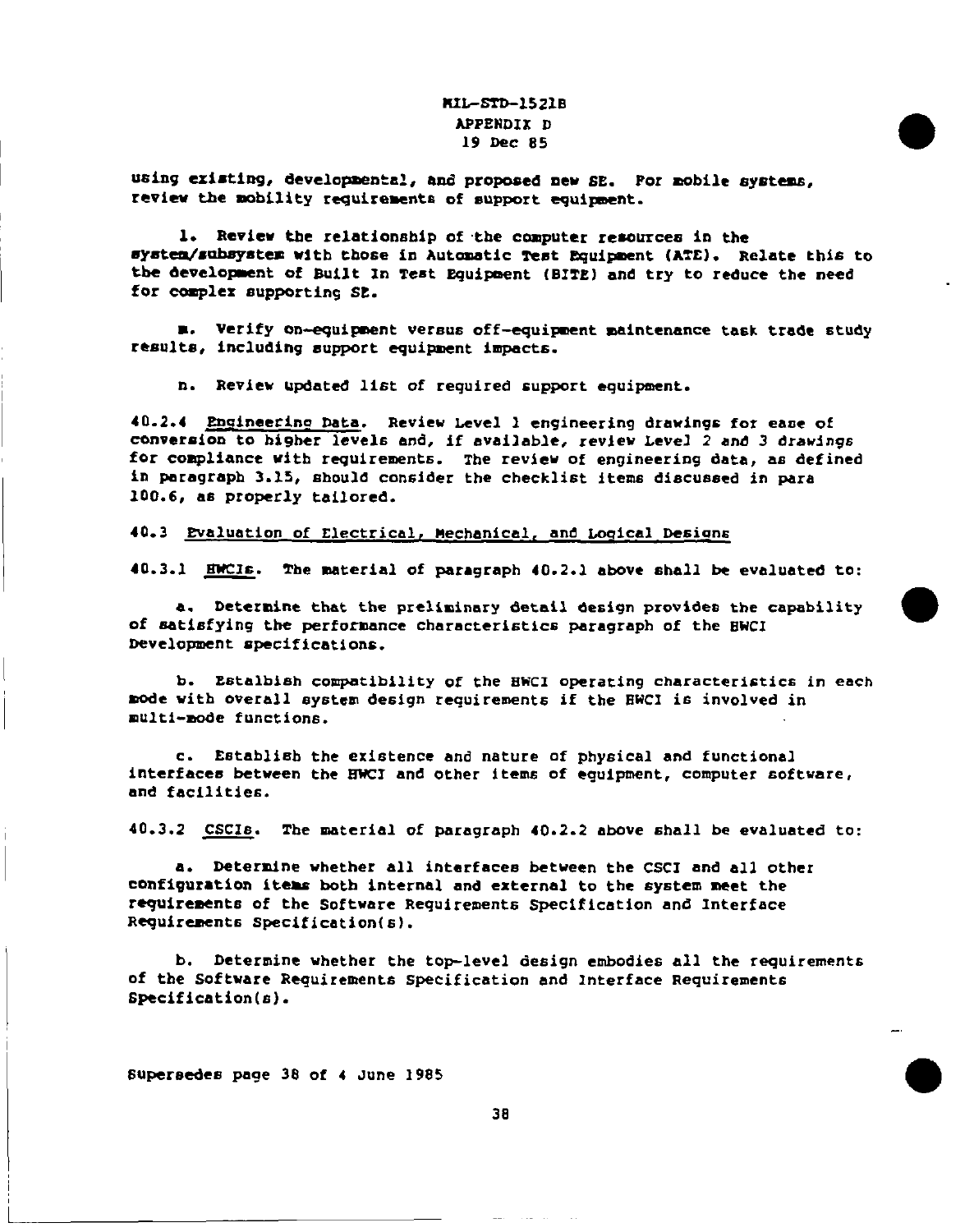# MIL-5TD-1521B APPENDIX D 19 Dec 85

c. Determine whether the approved design methodology has been used for the top-level design.

d. Determine whether the appropriate Buman Factors Engineering (HFE) principals have been incorporated in the design.

e. Determine whether timing and sizing constraints have been met throughout the top-level design.

f. Determine whether logic affecting system and nuclear safety has been incorporated in the design.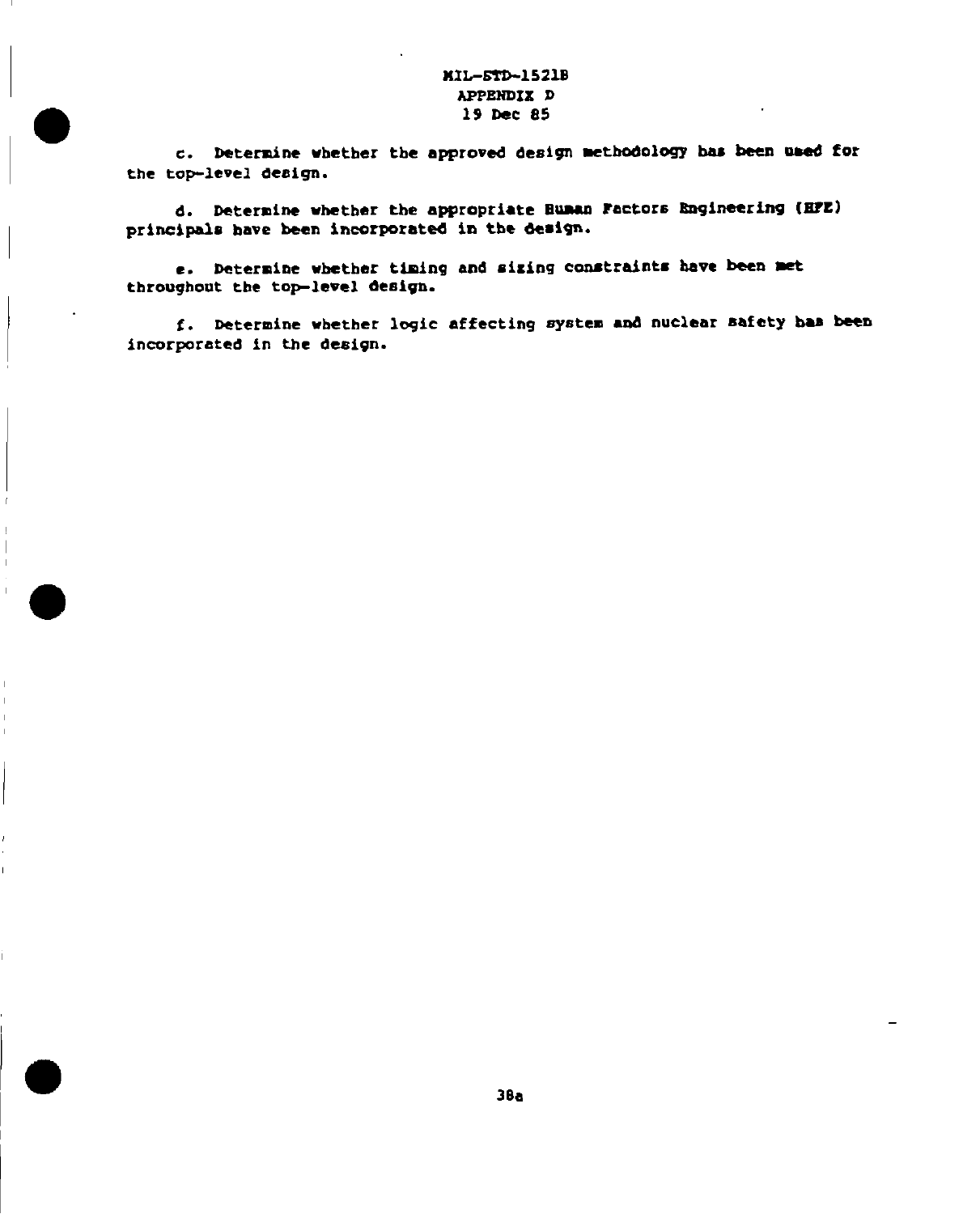## ~1521s T APPENDIX E 19 Dec 85

(11) Survivability/Vulnerability (including nuclear)

(12) Producibility and Manufacturing

(13) Traaaportability, Packaging and bemdliog

(14) \* Euman Engineering and Biomedical Requirements (including Life Support and crew Station Ragui**raments )**

(15) Standardization

(16) Design versus Logistics Trade-offs

(17) support eguisent requirements

d. 2nterface control drawing6

e. mock-ups, breadharda, and/or prototype hardware

f. Design analysis and test data

9. system Allocation Document for BWCI inclusion at ●ach scheduled location.

h. U6itial Manufacturing Readiness (for example, manufacturing engineering, tooling demonstrations, development and proofing of new materials, processes, methods, tooling, test equipment, procedures, reduction of manufacturing riaka to acceptable levels).

i. Preliminary VECPs and/or formal VECPs

~. Life cycle costs

k. Detail design information on all firmware to be provided with the system.

1. Verify corrosion prevention/control considerations to insure materials have been chosen that will be compatible with operating environment.

m. Findings/Status of Quality Aaaurance Program

50.2.2 <u>CSCIE</u>.

●

●

a. Software Detailed Design, Data Base Design, and Interface Design Document( $a$ ). In cases where the CDR is conducted in increments, complete documents to support that increment shall be available.

b. Supporting documentation describing results of analyses, testing, etc., as mutually agreed by the contracting agency and the contractor.

Superaades page 55 **of** 4 June 1985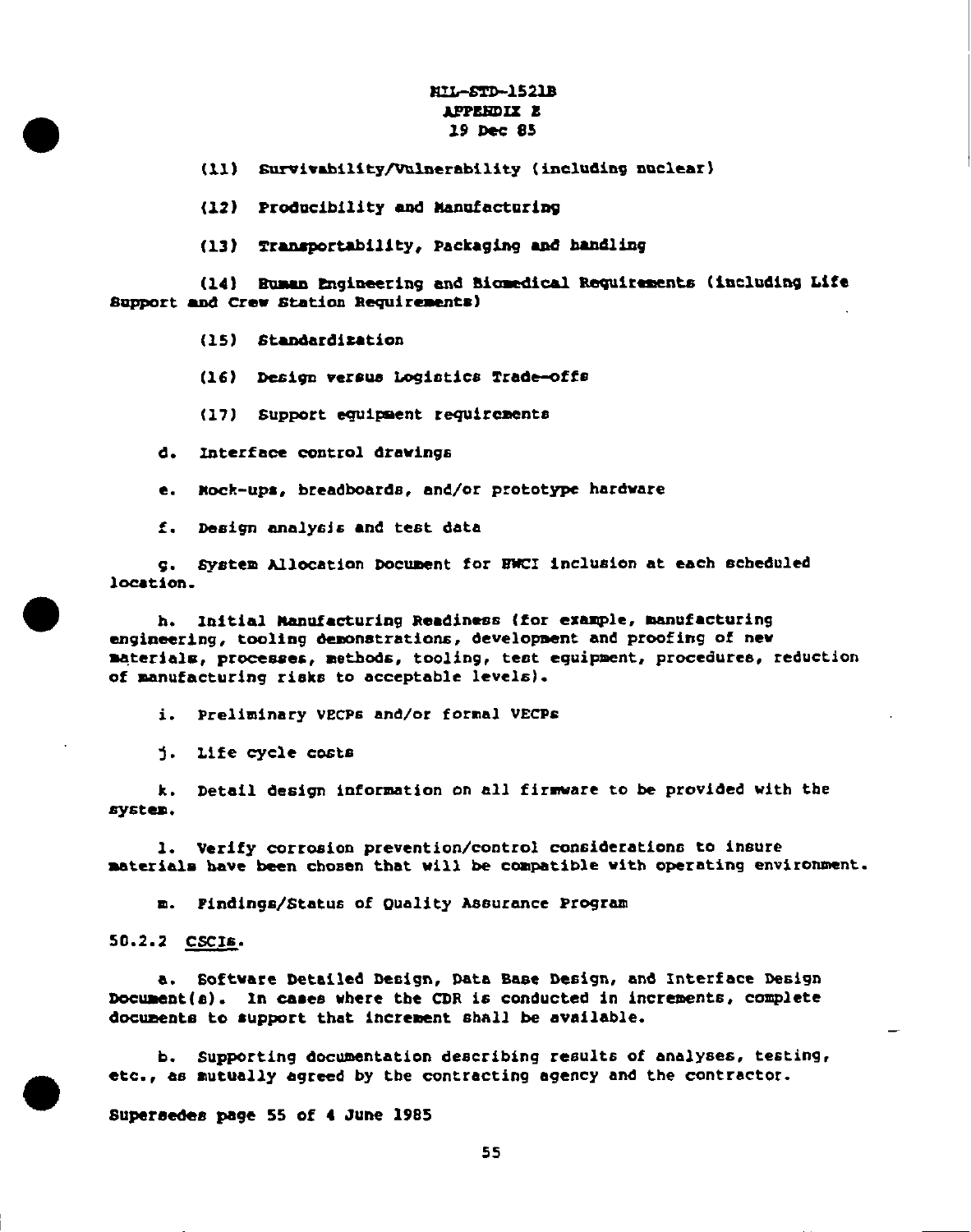# **KIL-STD-1521B** APPENDIX E 19 Dec 85

c. System Allocation Document for CSCI inclusion at each scheduled location.

d. Computer Resources Integrated Support Document.

e. Software Programmer's Manual

f. Firmware Support Manual

g. Progress on activities required by CSCI PDR (para 40.2.2).

h. Updated operation and support documents (CSOM, SUM, CSDM).

i. Schedules for remaining milestones.

j. Opdates since the last review to all previously delivered software related CDRL items.

50.2.3 Support Equipment (SE):

a. Review requirements (paragraphs 50.2.1 and 50.2.2) for SE.

b. Verify maximum considerations GPE SE

c. Identify existing or potential SE provisioning problems

d. Determine qualitative and quantitative adequacy of provisioning drawings and data

e. Review reliability of SE

f. Review logistic support requirements for SE items

g. Review Calibration requirements

h. Review documentation for SE.

50.2.4. Engineering Data. Continuing from the results of the Preliminary Design Review (PDR), review engineering data as defined in para 3.15, as to suitability for intended use. The review should consider the checklist items discussed in para 100.6, as properly tailored.

50.3 Detailed Evaluation of Electrical, Mechanical, and Logical Designs

50.3.1 HWCIs. Detailed block diagrams, schematics, and logic diagrams shall be compared with interface control drawings to determine system compatibility. Analytical and available test data shall be reviewed to insure the hardware Development Specification has been satisfied.

Supersedes page 56 of 4 June 1985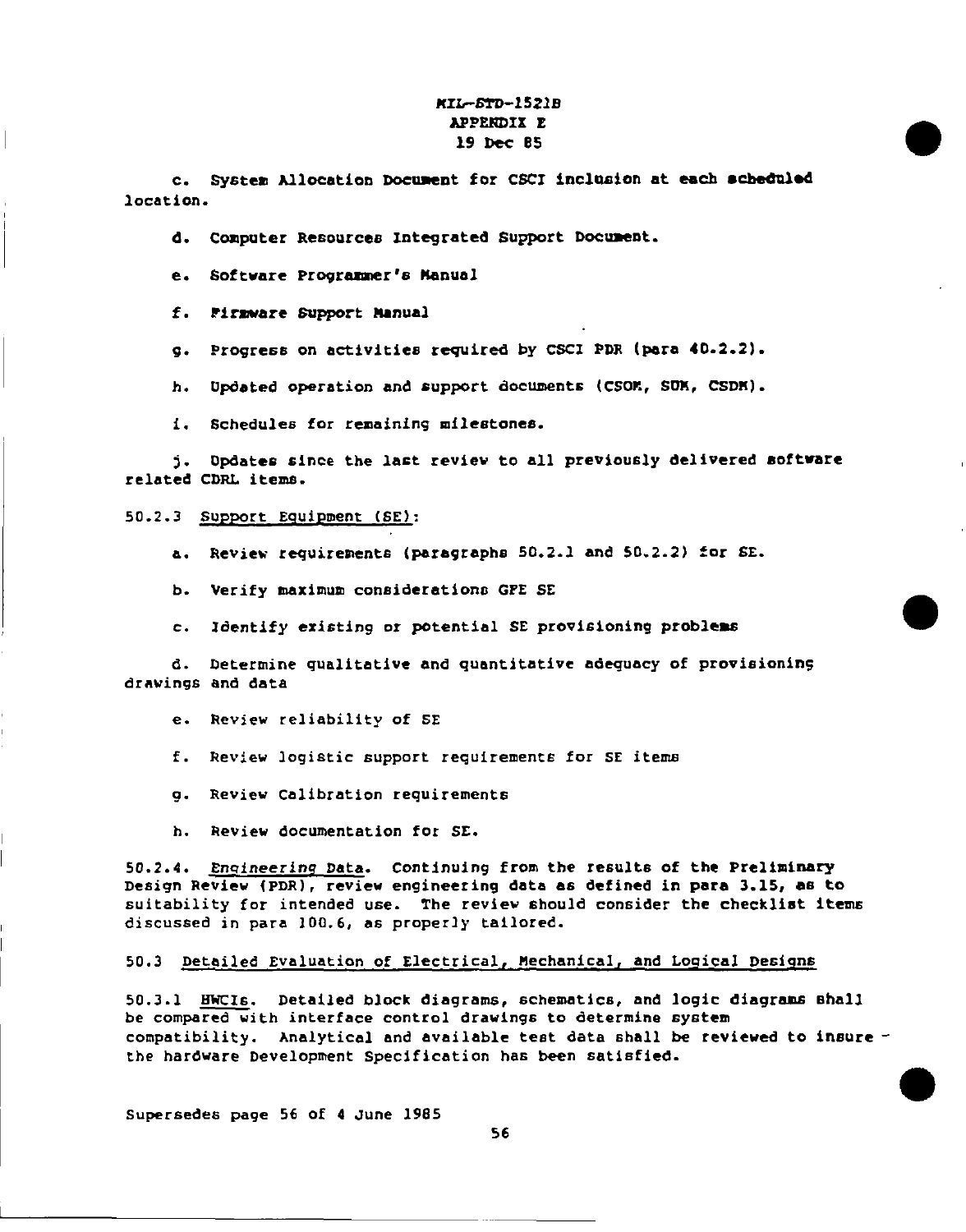# HIL-STD-1521B **APPERDIX E** 19 Dec 1985

50.3.1.1 The contractor shall provide information on firmware which is included in commercially available equipment or to be included in equipment developed under the contract. Firmware in this context includes the microprocessor and associated sequence of micro-instructions necessary to perform the allocated tasks. As a minimum, the information presented during CDR shall provide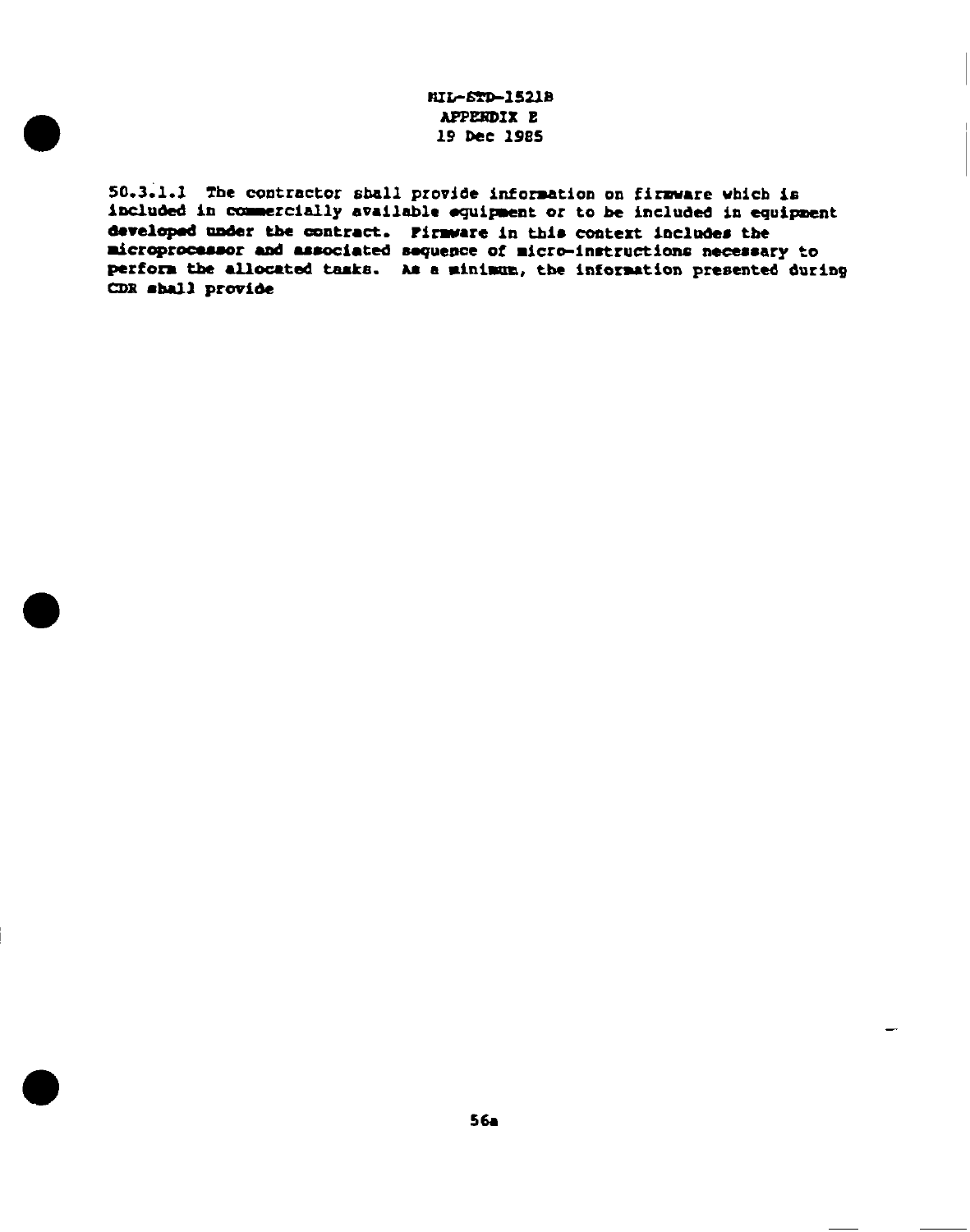**MIL-STD-1521B** APPREDIX G 19 Dec 1985

#### 70. Punctional Configuration Audit.

70.1 General. The objective of the Functional Configuration Audit (FCA) shall be to verify that the configuration item's actual performance complies with its hardware Development or Software Requirements and Interface Requirements Specifications. Test data shall be reviewed to verify that the hardware or computer software performs as required by its functional/allocated configuration identification. Por configuration items developed at Government expense, an FCA shall be a prerequisite to acceptance of the configuration item. For acftware, a technical understanding shall be reached on the validity and the degree of completeness of the Software Test Reports, and as appropriate, Computer System Operator's Manual (CSOM), Software User's Manual (SUM), and Computer System Diagnostic Manual (CSDM).

70.1.1 The PCA for a complex configuration item may be conducted on a progressive basis, when so specified by the contracting agency, throughout the configuration item's development and culminates at the completion of the qualification testing of the configuration item with a review of all discrepancies at the final FCA. The FCA shall be conducted on that configuration of the configuration item which is representative (prototype or preproduction) of the configuration to be released for production of the operational inventory quantities. When a prototype or preproduction article is not produced, the FCA shall be conducted on a first production article. Por cases where configuration item qualification can only be determined through integrated system testing, FCA's for such configuration items will not be considered complete until completion of such integrated testing.

70.1.2 Recommendations of configuration item acceptance or non-acceptance to the local contract management agency are based upon and governed by procedures and requirements outlined in subsequent paragraphs.

70.1.3. Continuing with the results of the Critical Design Review (CDR), review engineering data as defined in para 3.15, as to the suitability for intended use. The review should consider the checklist items discussed in para 100.6, as properly tailored.

### 70.2 Contract Requirements

70.2.1 The schedules for the PCA shall be recorded on the configuration item development record by the contractor. A configuration item cannot be audited without the contracting agency authentication of the functional and allocated baseline. In addition, the contractor shall submit the final draft Product Specification for the configuration item to be audited to the contracting agency for review prior to PCA.

### 70.3 Contractor Responsibility

70.3.1 Prior to the PCA date (for configuration items to be audited), the contractor shall provide the following information to the contracting agency (this information shall be provided in addition to the general requirements of Section  $4.$ ):

Supersedes page 71 of 4 June 1985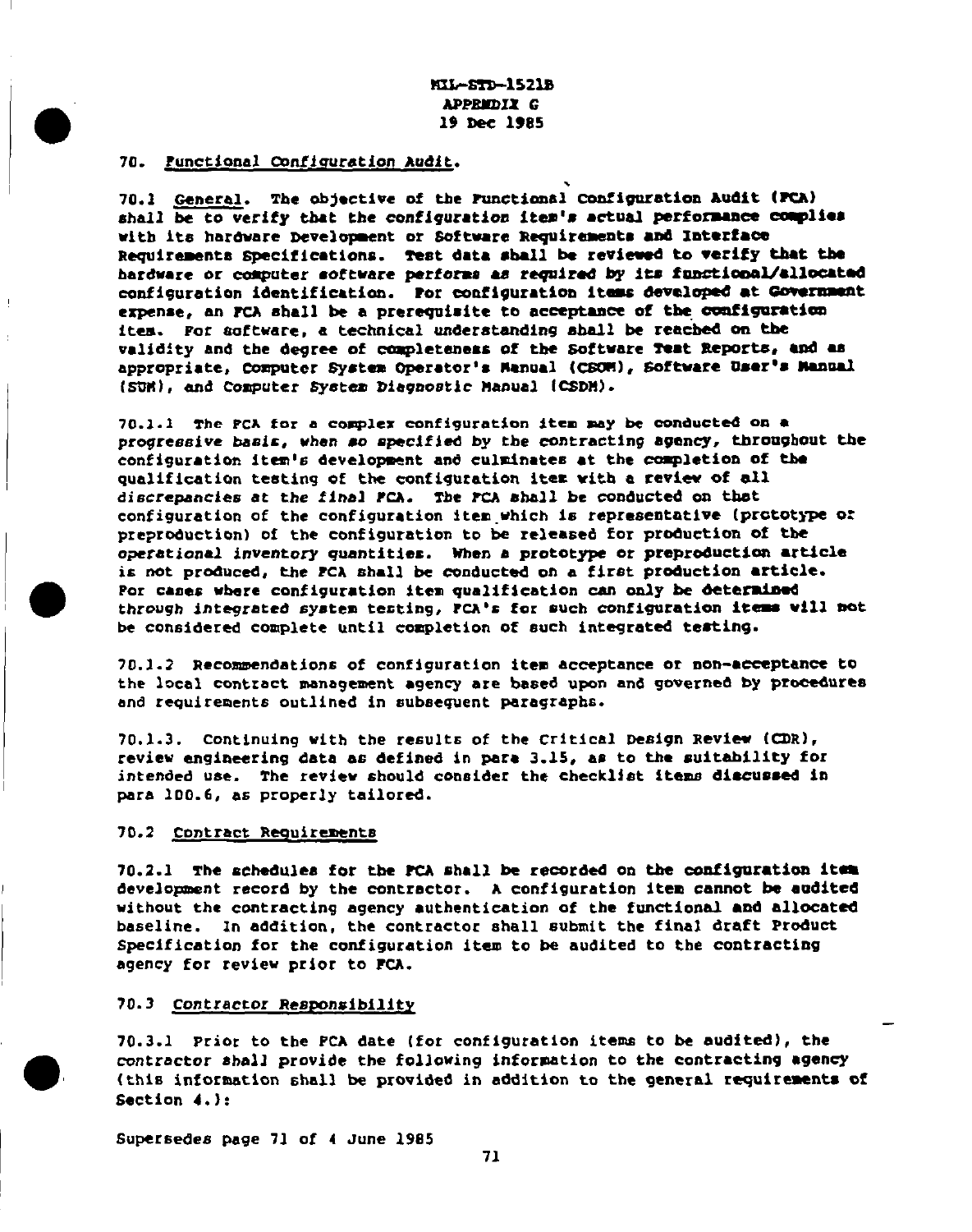# *FUG-1521B .4* June 1985 APPENDIX G

a. Contractor representation(the test manager should be in attendance).

●

●

b. Identification of items to be audited:

- (1) Nomenclature
- (2) Specification identification ngrber
- (3) Configuration item number

(4) Current listing of all deviations/waivers againat the configuration item, either requested of, or approved by the contracting agency.

(5) Status of Test Program to test configured items with automatic teat equipment (when applicable).

#### 70.4 Procedures and Requirements

70.4.1 The contractor's test procedures and results shall be reviewed for compliance with specification requirements.

70.4.2 The following testing information shall be available for the PCA team.

a. Test plans, specifications, descriptions, procedures, and reports for a. Test plans, specifications, descriptions, procedures, and reports for  $\bullet$ 

b. A complete list of successfully accomplished functional tests during which pre-acceptance data was recorded.

c. A complete list of successful functional tests if detailed test data are not recorded.

d. A Cemplete Iiat of functional **teeta** required by the specification but not yet performed. (To be performed as a system or subsystem test).

e. Preproduction and production test results.

70.4.3 Testing accomplished with the approved test procedures and validated dete (Witoessed) shall be sufficient to insure configuration item performance as set forth in the specification Section 3 and meet the quality assurance provisions/qualification requirements contained in the specification Section 4.

70.4.4 POK those perforsance parameters which cannot completely be verified during testing, adequate analysis or simulation shall have been accomplished. Tbe results of tbe analysis or simulations will be sufficient to insure configuration item performance as outlined in the spectficatlon.

(Reprinted without change)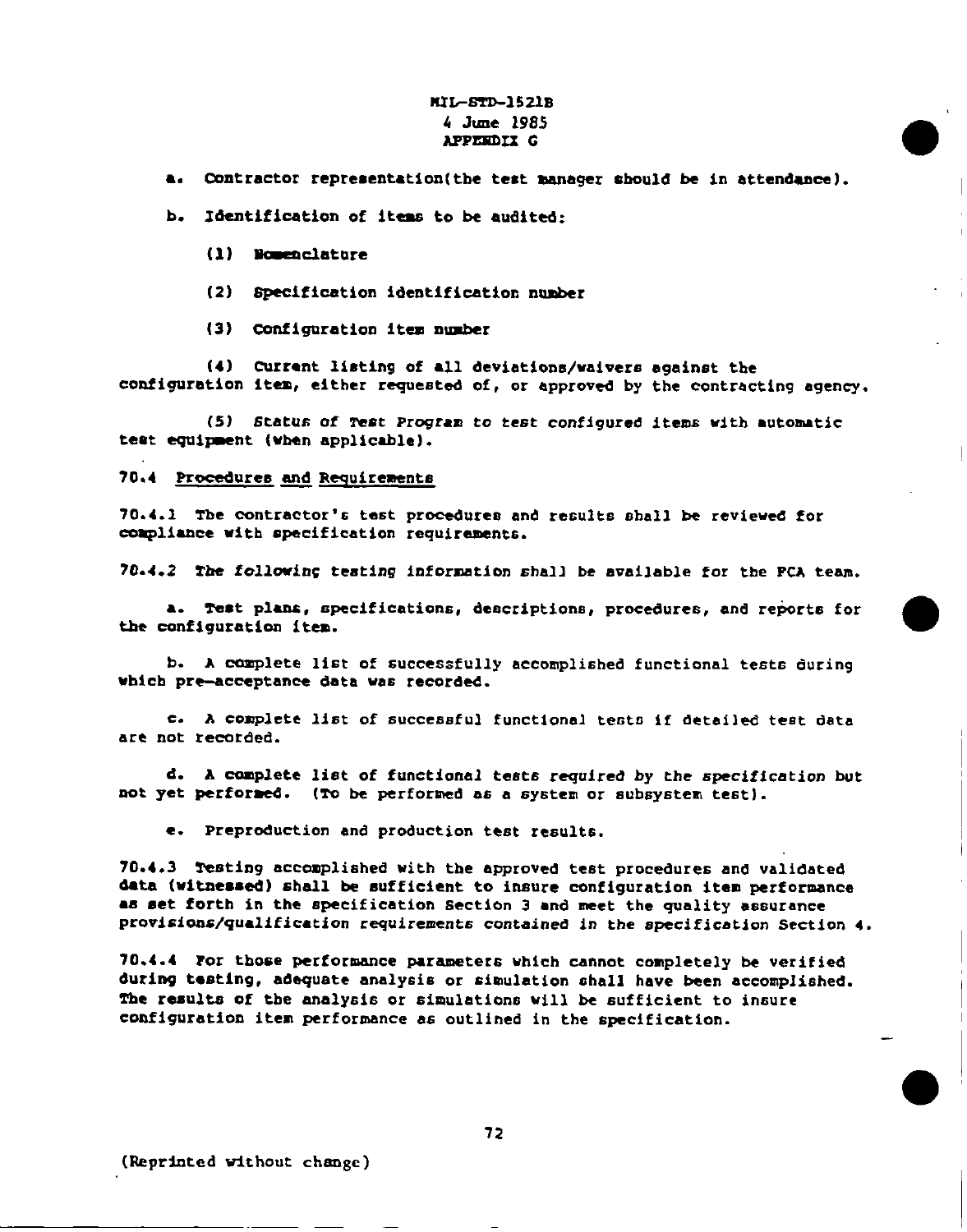# KIL-Szl+1521s **APPENDIX G** 19 Per 1985

70.4.5 Teat reports, precadurea, and data used hq tbe PCA taaa ehall be made a matter of record im tba PCA minutes.

70.4.6 A list of tbe contractor 18 **imtermal docuaankatioe (draw@a) of tba** configuration item aball be reviewed *to* insure that kbe contractor baa documented the physical configuration of the configuration item for which the test data are verifiod.

70.4.7 Drawings of *EHCI* parts which are to be provisioned abould be selectively sampled to assure that test data essential to manufacturing are included on, or furnished with, the drawings.

70.4.8. Configuration Items (CIe) which fail to pass quality assurance test provisions are to be analyzed as to the cause of failure to pass. Appropriate corrections shall be made to both the CI and associated engineering data before a CI is subjected to requalification.

70.4.9 A checklist shall be developed which identifies documentation and hardware and computer software to be available and tasks to be accomplished at the PCA for the configuration item. See Pre-FCA checksheet.

70.4.10 Retests or additional tests shall be performed to assure compliance with psragrapb 70.4.3.

70.4.11 Acknowledge accomplishment of partial completion of the PCA for those configuration items whose qualification is contingent upon completion of integrated systems testing.

70.4.12 *Por CSC1s* the following additional requirements shall apply:

a. The contractor shall provide the PCA team with a briefing for each CSCI being audited and shall delineate the test results and findings for each CSCI. As a minimum, the discussion shall include CSCI requirements that were not met, including a propneed aolut ion to each item, an account *of* the ECPa incorporated and tested as well as proposed, and a general presentation of the entire CSCI test effort delineating problem areas as well as accomplishments.

b. An audit of the formal test plans/descriptions/procedures shall be made and *compared* against the official test data. **The** reaulta shall be checked for completeness and accuracy. Oaficiencies shall be documented and made a part of the FCA minutes. Completion dates for all discrepancies shall be clearly established and documented.

c. An audit **of** the Software Test RepOrt6 6ball be performed to validate that the reports are accurate and completely describe the CSCI tests.

—

Supersedes page 73 of 4 *June 1985*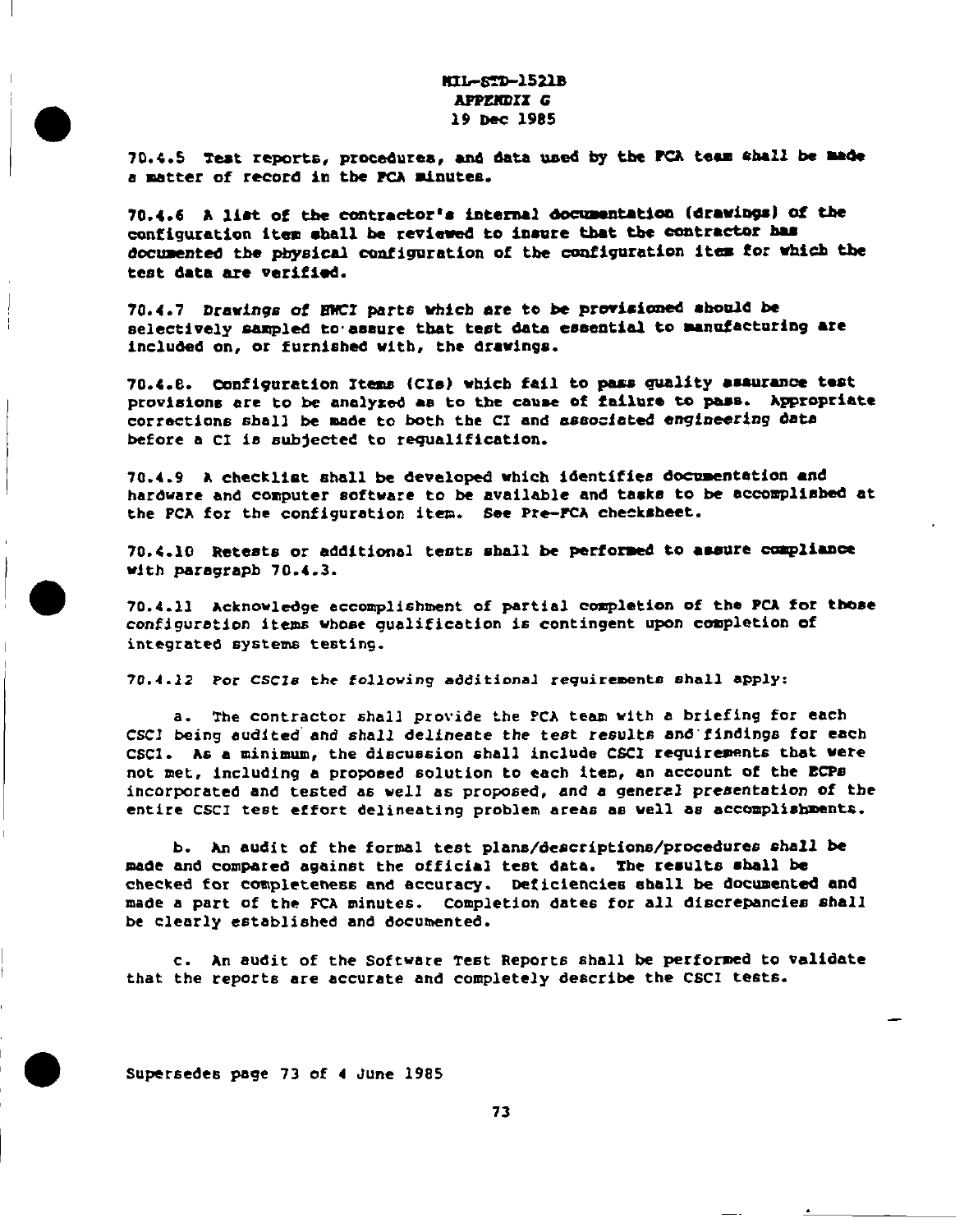### MIL-STD-1521B 4 June 1985 **APPENDIX G**

d. All ECPs that have been approved shall be reviewed to ensure that they have been technically incorporated and varified.

e. All updated to previously delivered documents shall be reviewed to ensure accuracy and consistency throughout the documentation set.

f. Preliminary and Critical Design Review minutes shall be examined to ensure that all findings have been incorporated and completed.

g. The interface requirements and the testing of these requirements shall be reviewed for CSCIs.

b. Review data base characteristics, storage allocation data and timing, and aequencing characteristics for compliance with specified requirements.

### 70.5 Post Audit Actions

70.5.1 After completion of the PCA, the contractor shall publish and distribute copies of PCA minutes. The contracting agency officially acknowledges completion of the PCA as indicated in paragraph 4.2.4.

70.5.2 The accomplishment of the PCA shall be recorded on the configuration item Development Record by the contractor.

(Reprinted without change)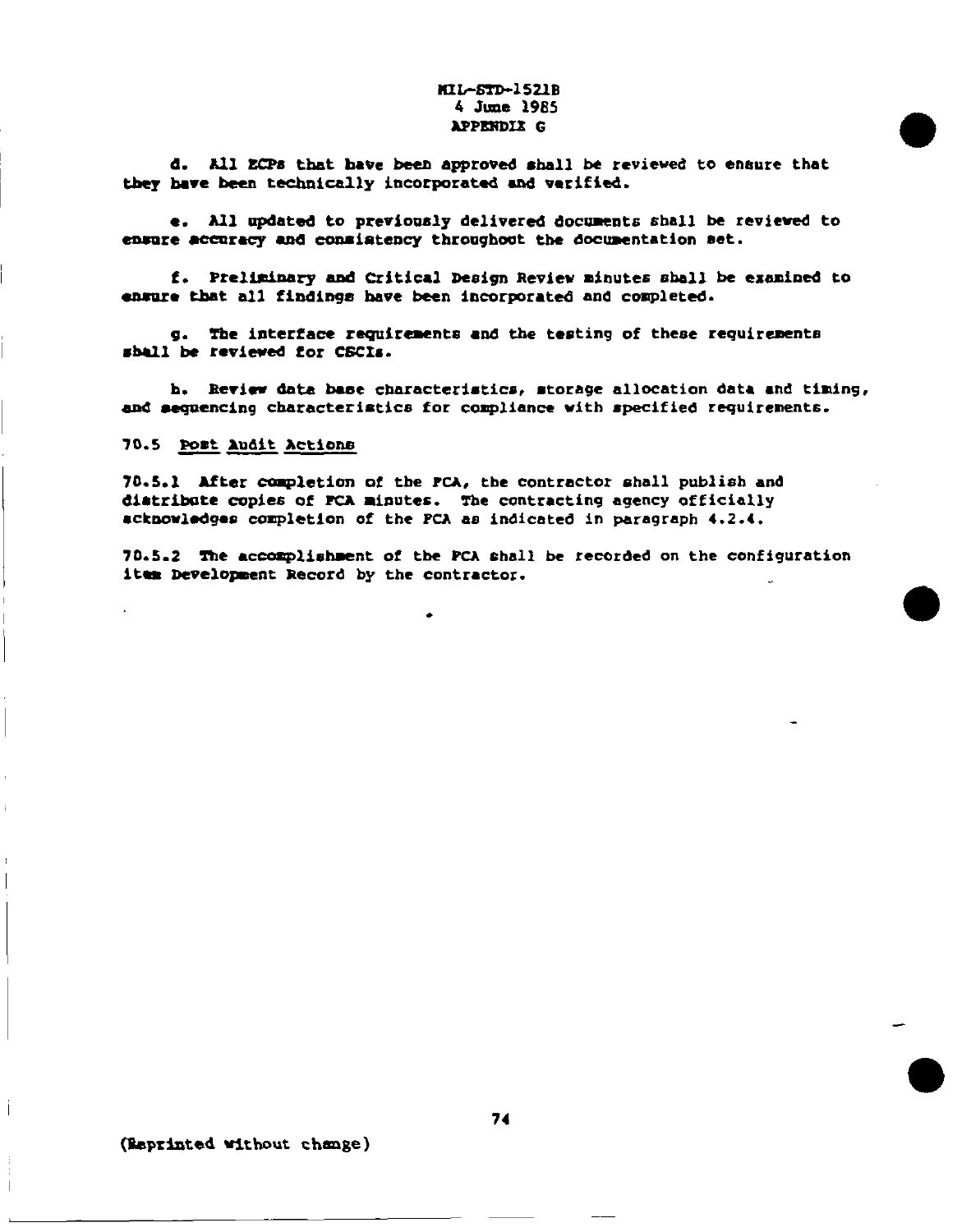nIL+Tm-1521B APPENDIX R 19 Dec 1985

### 80. Physical Configuration Audit (PCA)

80.1 General. *Tbe* **Phy6ical** Configuration Audit (XA) 61ball be kbe *formal* examination of the as-built version *of a Configuration* item against its design documentation in order to establish the product baseline. After successful completion of the audit, all subsequent changes are processed by engineering change action. The PCA also determines that the acceptance testing requirements preacribed by the documentation is adequate for acceptance of production units of a configuration item by quality assurance activities. The PCA includes a detailed audit of engineering drawings, specifications, technical data and tests utilized in production of EWCIs and a detailed audit of design documentation, listings, and manuals for CSCIs. The review shall include an audit of the released engineering documentation and quality control records to make sure the as-build or as-coded configuration is reflected by this documentation. For software, the Software Product Specification and Version Description Document shall be a part of the PCA review.

80.1.1 The PCA shall be conducted on the first article of configuration items and those that are a repracurement of a configuration item already in the inventory shall be identified and selected jointly by the contracting agency and the contractor. A PCA shall be conducted on the first configuration item to ba delivered by a new contractor even though PCA was previously accomplished on the first article delivered by a different contractor.

80.1.2 Formal approval by the contracting agency of the configuration item Product specification, and the satisfactory completion of a PCA results in establishment of the product baseline.

80.1.3 Recommendations of configuration item acceptance or nonacceptance to the responsible contract administration office (CAO) are based upon and governed by procedures and requirements outlined in subsequent paragraphs.

80.1.4 A final review shall be made of all operation and support documents (i.e., Computer System Operator's Manual (CSMOM), Software Dser's Maual (SUM), Computer System Diagnostic Hanual (CSDN), Software Programmer's Manual (SPN), Firmware Support nanual (FSPI)) to check **format,** completenea6, and conferasnce with applicable data item descriptions.

*80.1.5.* Continuing with the results of the Functional Configuration Audit (PCA), review engineering data as defined in para 3.15, as **to** the suitability for intended use. The review should consider the checklist items discussed in para 100.6, as properly tailored.

### 80.2 Contract Requirements

 $80.2.1$  The schedules for the PCA shall be recorded on the configuration item Development Record by the contractor. A current set of listings shall be provided for each CSCI being audited. The contractor shall submit the final draft **of** the

Supersedes page 75 of 4 June 198S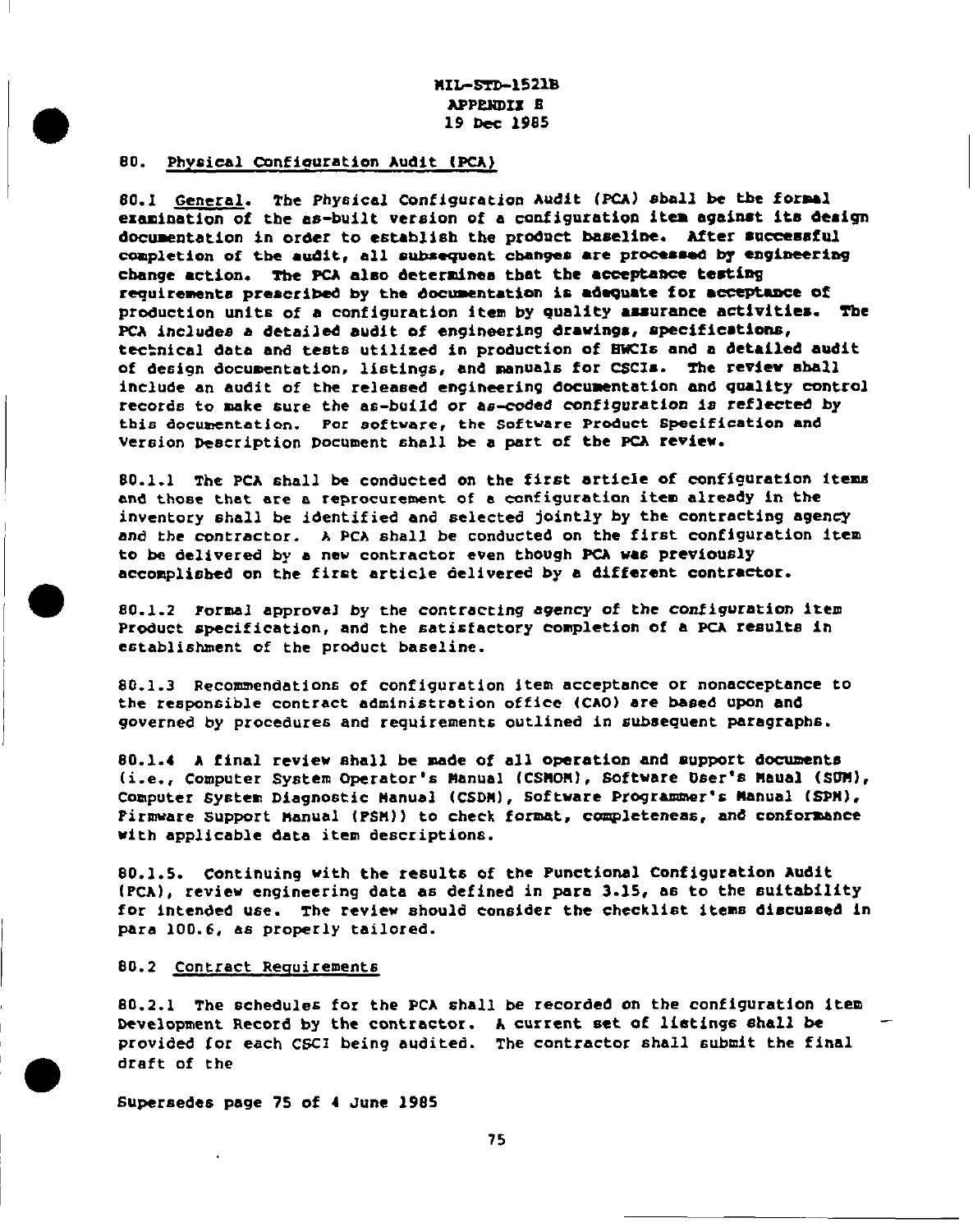# MIL-STD-1521B 4 June 1985 **APPENDIX B**

product specification for the configuration item to be audited to the contracting agency for review prior to PCA.

#### 80.3 Contractor Responsibility

80.3.1 The contractor shall provide the following information to the contracting agency (this information shall be provided in accordance with the general instructions of Section 4 and the contractural requirements):

corntraction in formation shall be provided in accordance with the provided in accordance with the provided in

- a. Contractor representation (the test manager should be in attendance).
- Identification o**f** 
	- (1) Nomenclature Identification Identification Identification Identification Identification Identification Number
	- (2) Specification Identification P
	- (3) Configuration
	- (4) Serial Numbers
	- (5) Drawing and Part Numbe
	- (6) Identification Numbers
	- (7) Code Identification Numbers

item either reques:ed or contracting agency approved.

 $(8)$  Software inventory numbering system

c. A list delineating all deviations/waivers against the configuration<br>item either requested or contracting agency approved.

item being audited is provided **to** the PCA team at time of the audit. The

80.3.2 The PCA cannot be performed unless data pertinent to the configuration item being audited is provided to the PCA team at time of the audit. The contractor shall compile and make this information available for ready reference. Required information shall include:

b. Configuration item product specification.

b. A list delineating both approved and outstanding changes against the configuration item.

- c. Complete shortage list.
- d. Acceptance test procedures and associated test data.
- e. Engineering drawing index including revision letters.

**0**

L.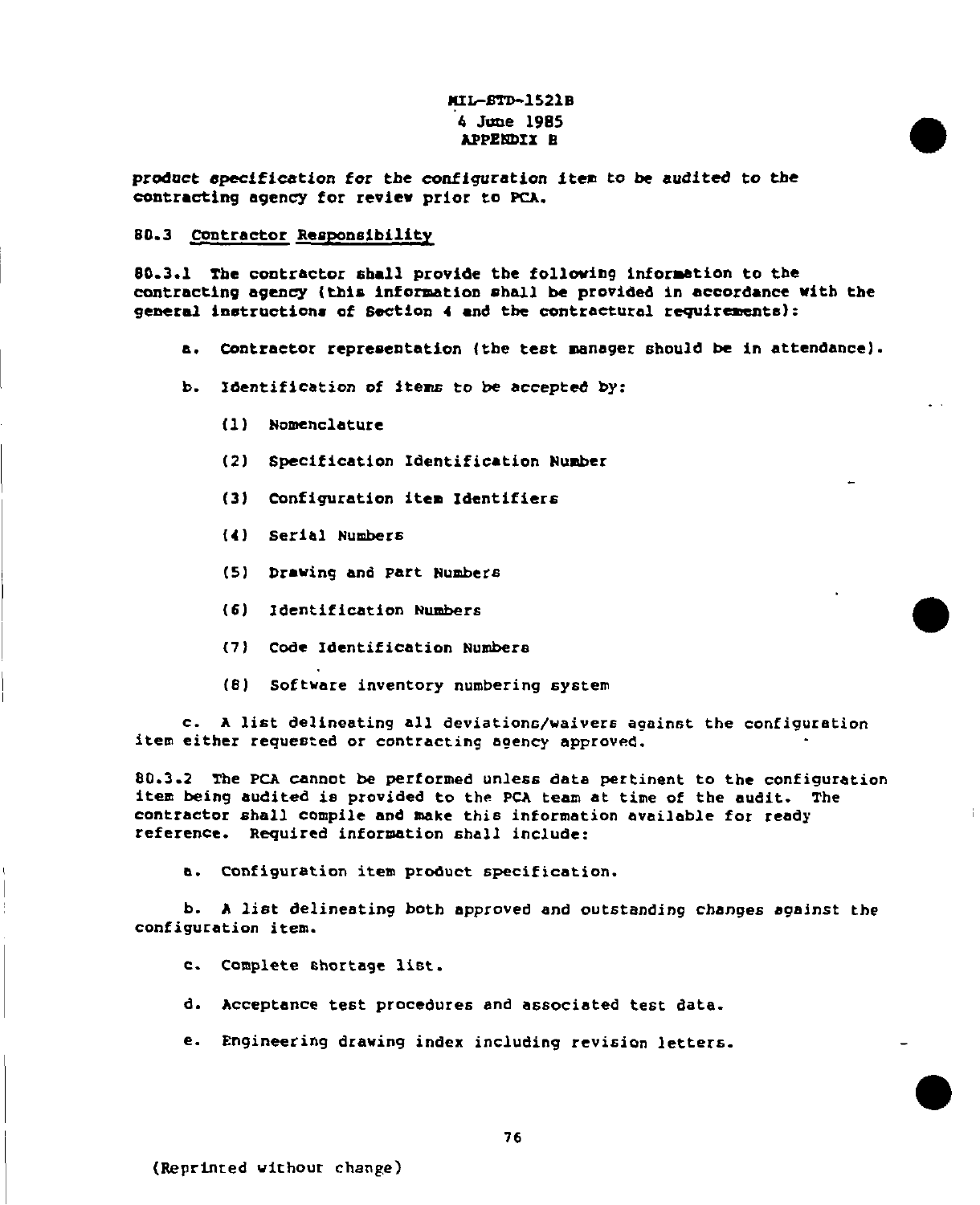# MIL-STD-1521B APPENDIX J 19 Dec 1985

non-complex system some reviews may not be required, or, if required, may be limited in Scope. The tailoring procedures discussed earlier should result either in the exclusion of MIL-STD-1521 or in a tailored MIL-STD-1521 that reflects a limited scope technical review effort. Conversely, in a very  $\mathsf{w}\mathsf{s}$ . La addition to the abmve, the abmve, the abmve, the dependent upon  $\mathsf{w}\mathsf{s}$ . the cenf iguration item state of development (●xample, **nmv** design Va.

b. In addition to the above, the degree of application is dependent upon the configuration item state of development (example, new design vs. commercially available) or the degree of any modifications, if involved. Por example: a newly developed item may require the majority of the review topica/items and audits, while a commercially available configuration item with the appropriate documentation, i.e., verified test results, specifications, drawings, etc. may require reviews or audits limited to its application to the program and its interfaces. In the case of modified designs one must consider the degree and effect of the modifications. Reviews and audits may be limited to the modifications and their interfaces.

### 100.5 Scheduling of Technical Reviews and Audits are conducted tao ●arly, the item for *review will* not be adequately defined.

'o

The schedule for Technical Reviews and Audits is extremely important. If they are conducted too early, the item for review will not be adequately defined. Conversely, if the review is too late, the program commitments could have been made erroneously, and correction will be both difficult and costly. Por planning purposes, a good method for scheduling technical reviews is to relate them to the documentation requirements. Por example, schedule a PDR after the hardware Development Specification or Software Top Level Design Document and Software Test Plan are available, since the essence of the PDR is to assess the contractor's approach to meeting these requirements of these documents. Scheduling of audits are dependent not only on documentation availability but also on hardware/software availability, and the completion of the acceptance<br>qualification tests. Table 1 contains a list of the primary documentation associated with each review or audit and the estimated time phasing:

100.6. Tailoring Guidance for Engineering Data Reviews. Engineering Data reviews are conducted as part of the formal design reviews/audits in MIL-STD-1521. Use Pigure 5, Review Checklist for Engineering Data, to help prepare for and conduct these reviews and audits. Note discrepancies on Pigure 6, Engineering Data Discrepancy Sheet. Because reviews and audits are successively more detailed, more items on the checklist will apply as the program progresses. When all reviews and audits are completed, all items on the tailored checklist should be accomplished.

Supersedes page 119 of 4 June 1985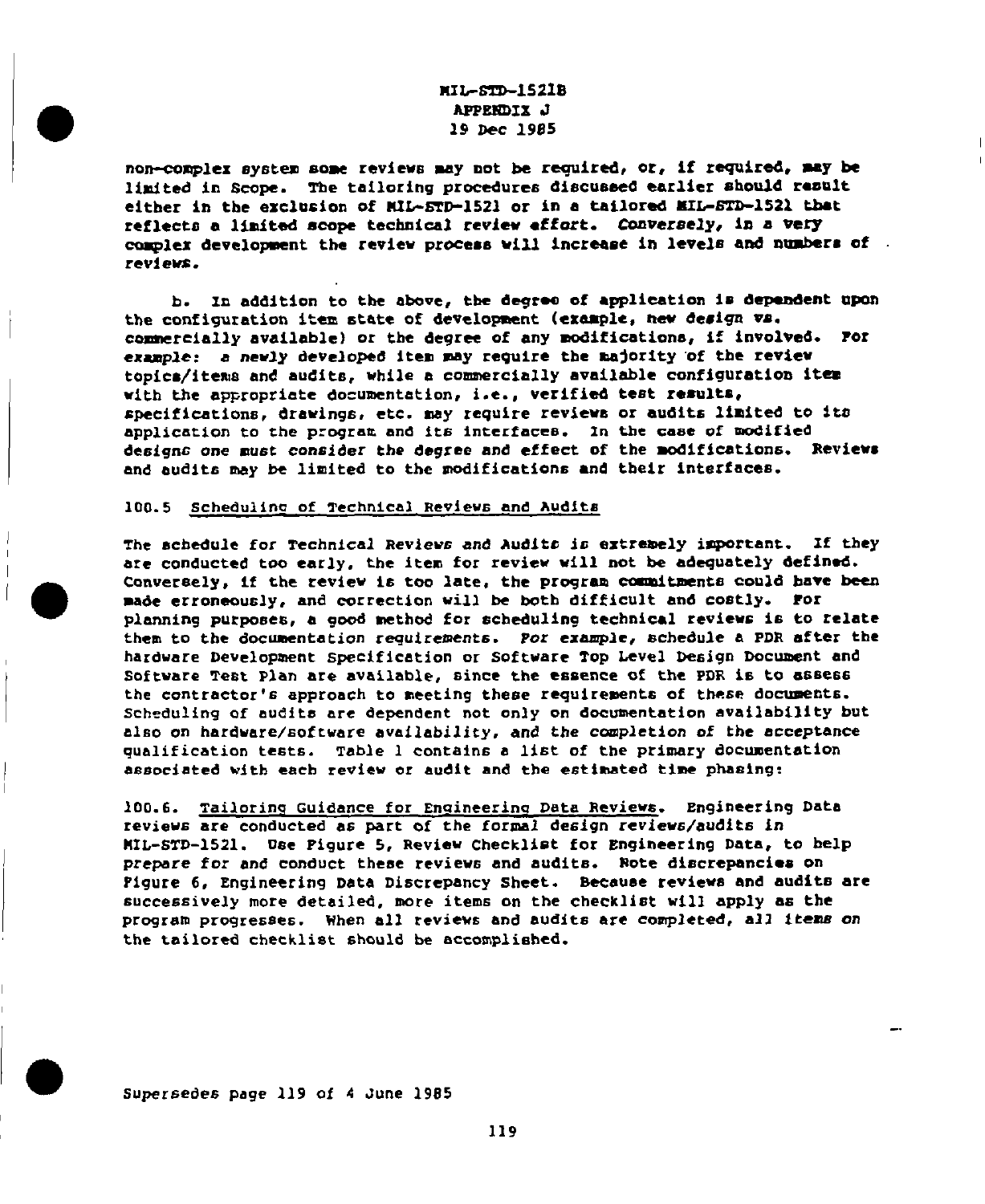# $M1 - STD-1521B$ APPENDIX J 19 Dec 1985

 $\overline{\phantom{a}}$ 

 $\frac{1}{2}$ 

-

# TABLE 1 SCHEDULING REVIEWS AND AUDITS

| Review     | Time Phase                                                                                                    | Primary Documentation                                                                |
|------------|---------------------------------------------------------------------------------------------------------------|--------------------------------------------------------------------------------------|
| <b>SDR</b> | Dsually accomplished in the<br>Concept Exploration phase.<br>Bowever, may be used in<br>other phases when the | Various analysis and<br>trade study reports used<br>to develop the<br>system/segment |

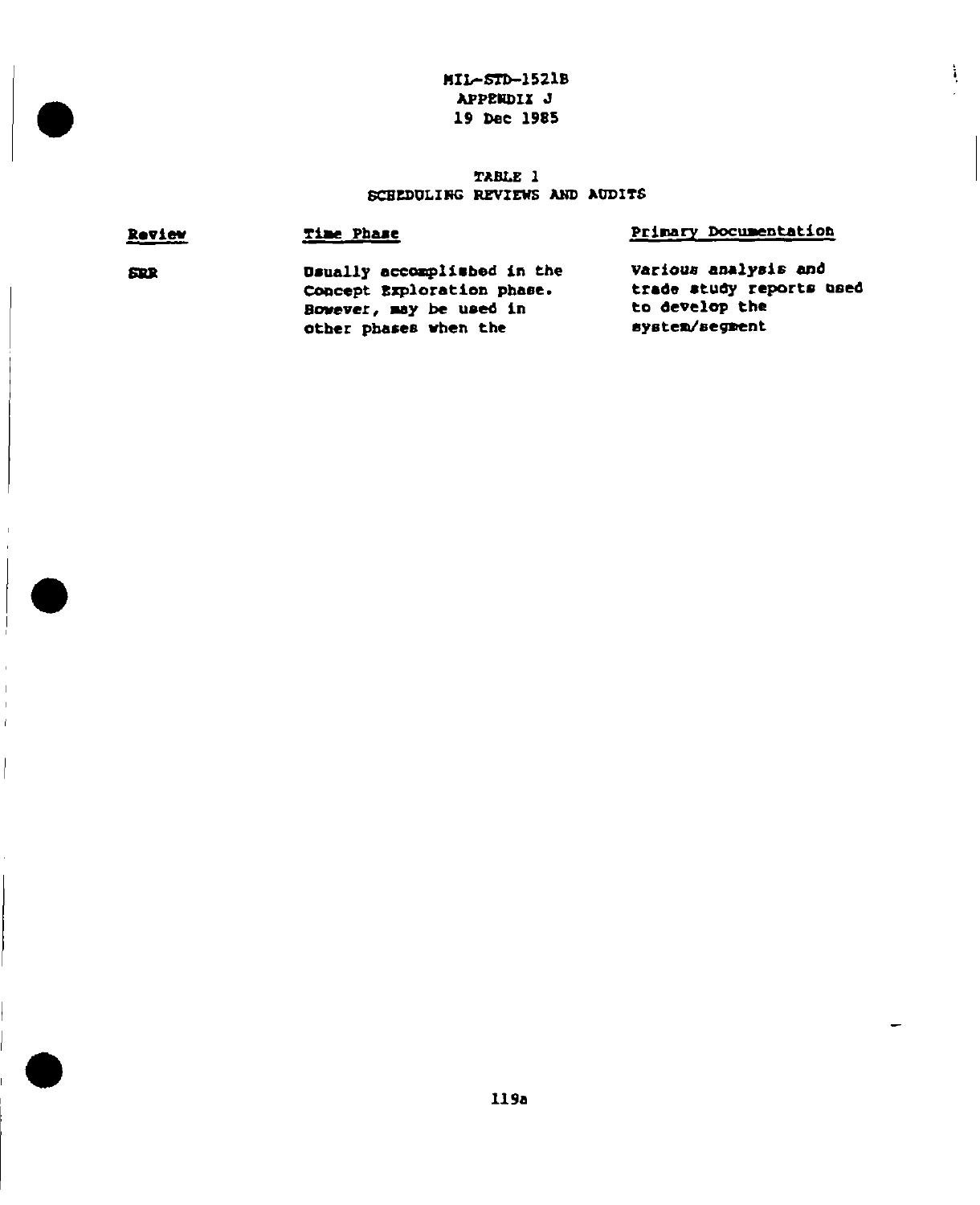MIL-STD-1521B 4 June 1985 APPENDIX K

 $\ddot{\phantom{1}}$ 

110. Production Readiness Review (PRR)

 $\bar{a}$ 

110.1 Por specific guidance, see APSCR 84-2, Production Readiness Review.

(Reprinted without Change)

h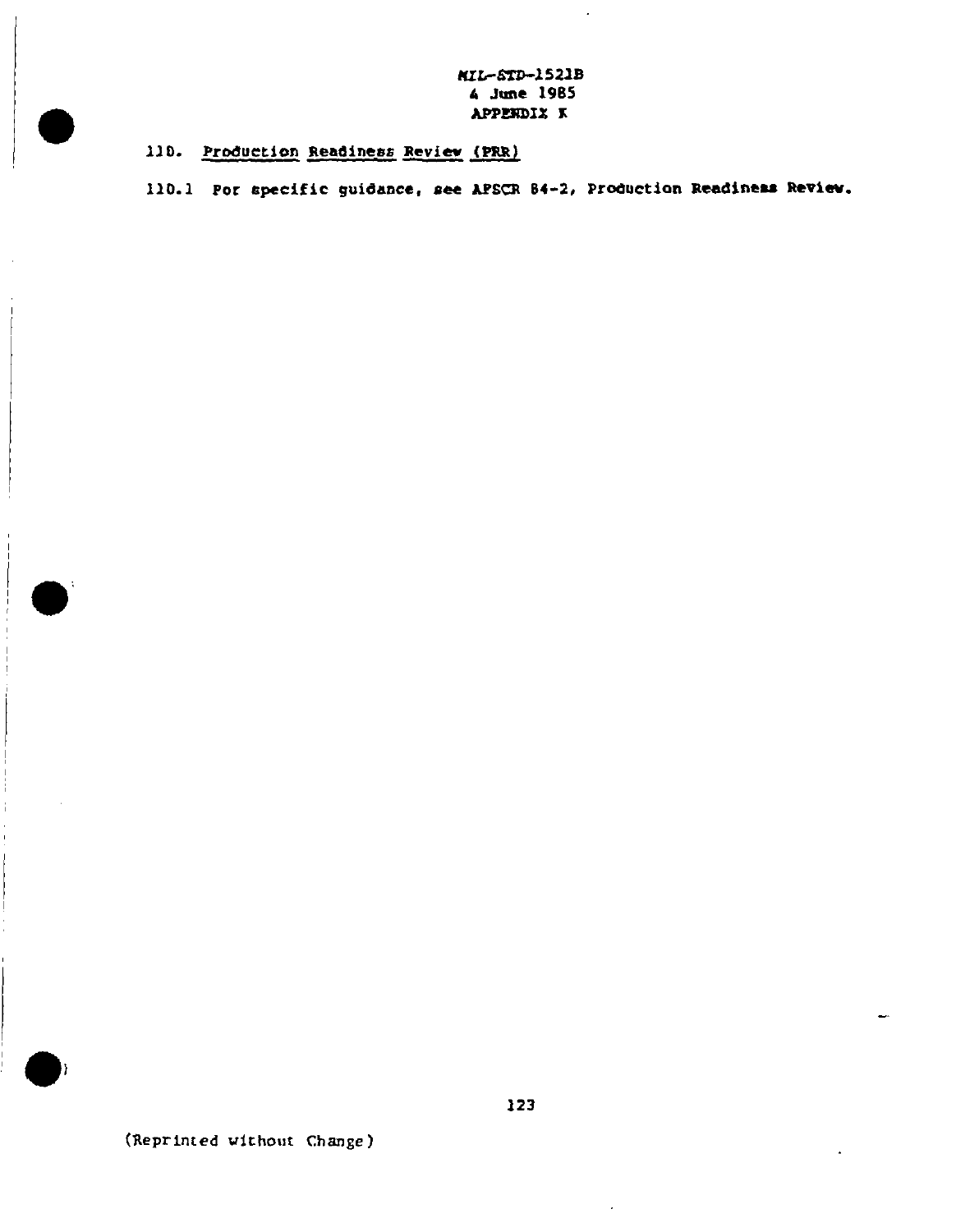## MIL-STD-1521B 19 Dec 1985 FIGURE 5

### REVIEW CHECKLIST POR ENGINEERING DATA

1. The following questions and considerations should be used prior to conducting an engineering data review. These are suggested guidelines, and should be used as such.

II. Pre-briefing preparation:

a. Answer these questions:

1. What is the purpose of the Review?

2. What does the Contract require?

3. How will the drawings be used?

b. Arrange briefings:

1. The Contractor shall brief the team on contractual requirements and status.

2. The Engineering Data Management Officer (EDMO) or Chairperson should brief the team on the review procedures.

3. Discuss corrective action procedures.

III. The Data Review:

Build the package: Δ.

1. Select sample of top assembly drawings.

2. Look at Parts List of the top assembly or major subassembly

drawings.

3. Are other subassembly drawings listed in the top parts list?

4. Are all drawings listed in the top parts list available?

5. Are all drawings listed in the subassembly parts list available?

6. Is manufacturing planning documentation available?

b. Examine the engineering data for the following:

1. Is the drawing legible and suitable for reproduction?

2. Are processes/specifications listed?

3. Look at notes on all drawings. Are all notes understandable? Are notes clear and concise?

4. Are peculiar symbols, abbreviations, etc, explained?

5. Are all dimensions and tolerances shown?

6. Is the material identified?

7. Are any reports referenced? If so, are they supplied in the package?

B. Are copies of non-government specifications supplied as part of the package?

9. Correct use of limited rights legends (DAR/FAR)?

10. Are control drawings (particularly Source and Specification Control) properly used and marked? (DOD-STD-100)

11. Are hardness critical items and hardness critical process markings correct?

12. Are electrostatic discharge sensitive (ESDS) symbology and cautions included, as appropriate?

13. Have changes been incorporated as required in the contract?

Supersedes page 124 of 4 June 1985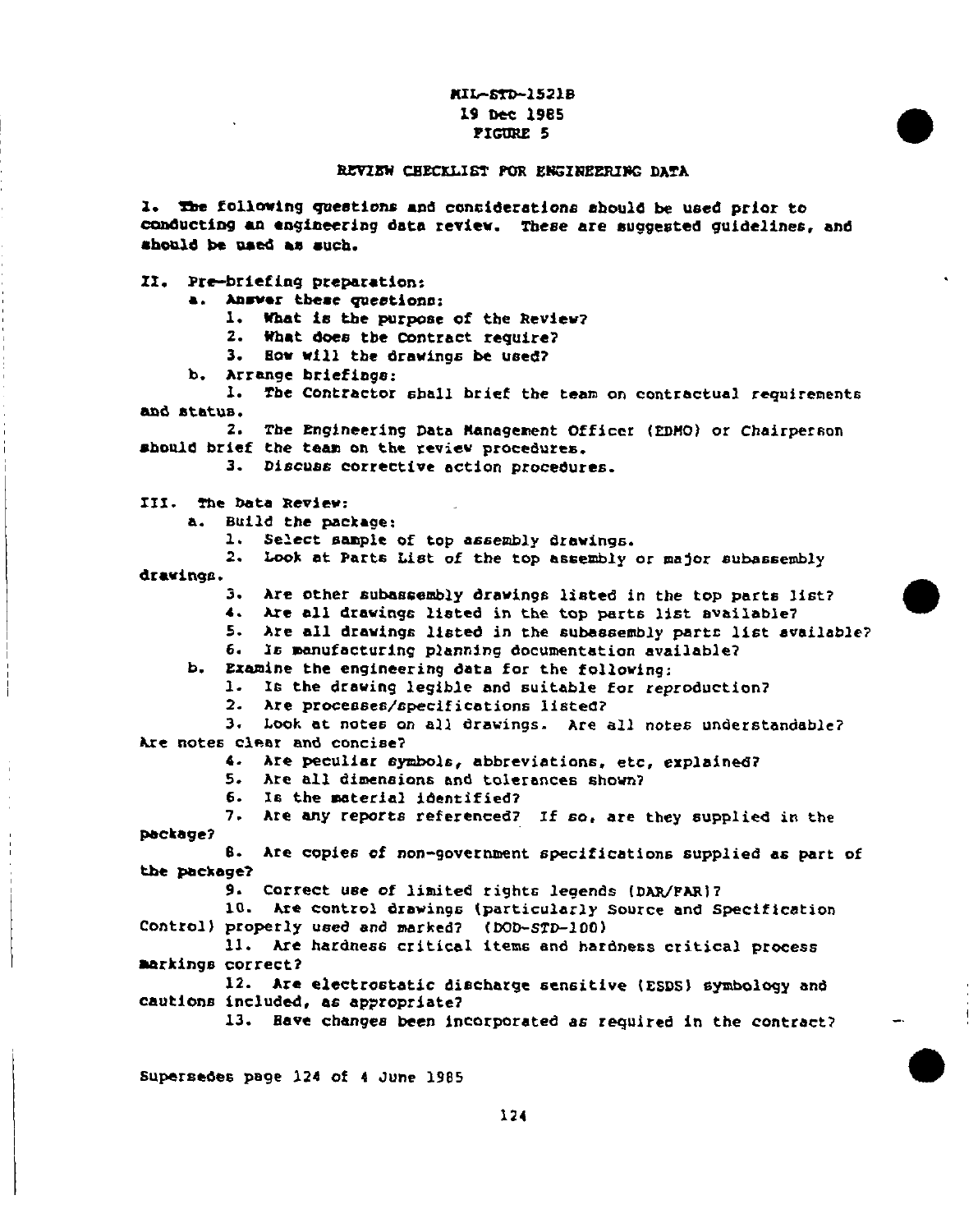### HI1-STO-1521B 19 Dac 1985

14. hre index and data lists available and correct?

I

15. Is there a distribution statement on each piece of engineering data?

16. Bave specific marking requirements (MIL-STD-130) been defined?

17. Are acceptance test requirements included on all subassembly/detail drawings for items that might be spared separately by competitive reprocurement?

18. Is the proper engineering design information included for the **level of** drawing atatad **in the** contract?

19. Could a military standard or mpedficatlon be used in lien Of dravinqs?

*20. Are* **applicable security** classifications merked correctly7

21. Are the contractual requirements adequate?

22. Does the drawing package appear to be adequate to support tbe intended end use (i.e. logistics support, competitive reprocurement, etc)?

c. Record all deficiencies/discrepancies on Cbe Engineering Data Discrepancy Sheet (see Pigure 6) in sufficient detail to completely define the problem and action required for compliance.

At **the end of** the review, the EDMo (or Review Team Chief) COlleCtS al] discrepancy sheets, signs *them, and* determine **appropriate dispmition.** After **resolution of di6crepancieB,** tbe sheete will be filed in the Engineering Data Files.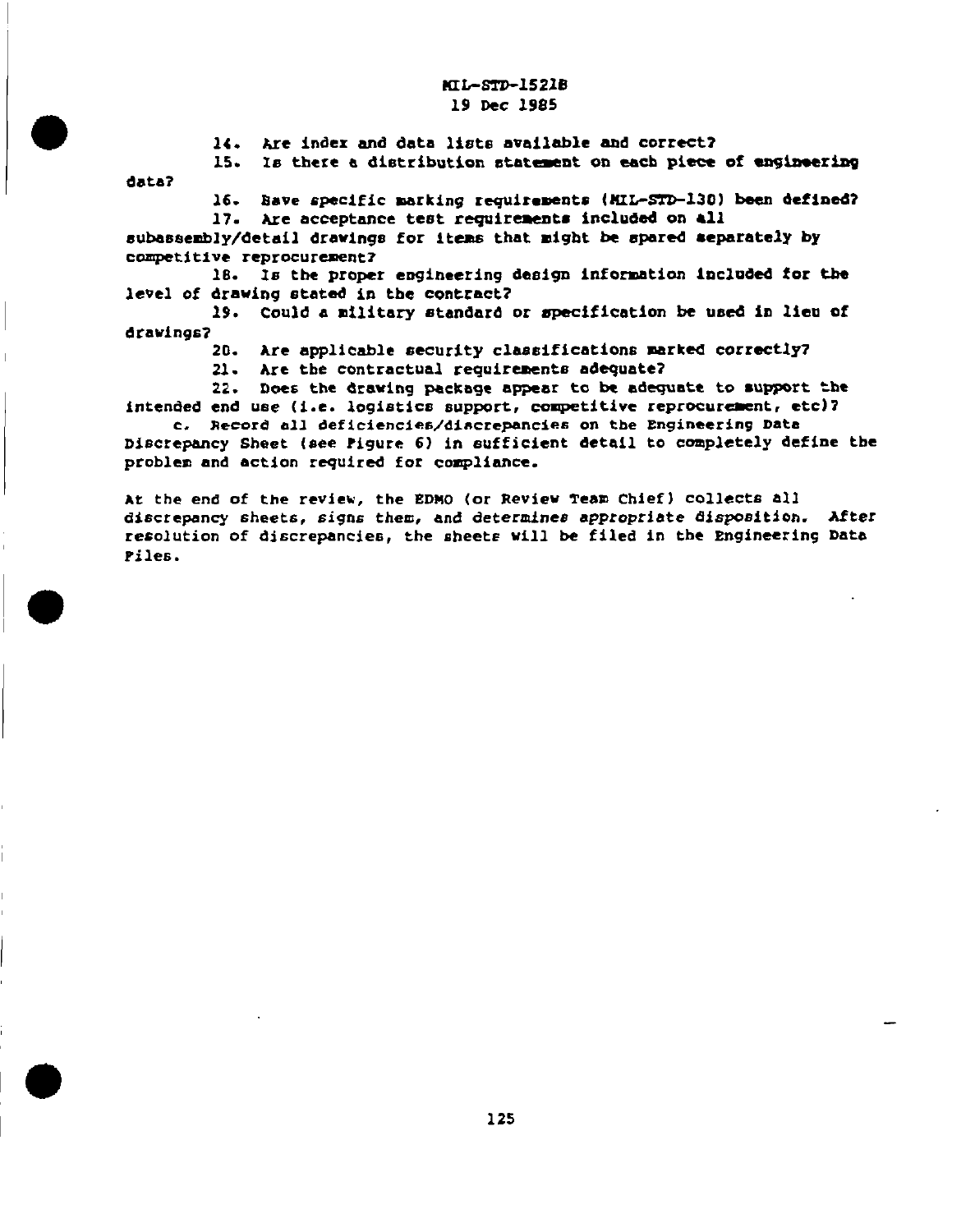*MIL+TD-1521B 19 NC 1985*

 $Sheet \t{of}$ 

● **'**

PIGURE 6

# (PROGRAM RANE)

### Engineering Data Discrepancy Sh<del>ee</del>t

(To be used with the Review Checklist)

PRIHE AND St2XO~C'm3S/W~R NAHE :

TYPE OF REVIEW:  $\frac{1}{2}$  and  $\frac{1}{2}$  and  $\frac{1}{2}$  and  $\frac{1}{2}$  and  $\frac{1}{2}$  and  $\frac{1}{2}$  and  $\frac{1}{2}$  and  $\frac{1}{2}$  and  $\frac{1}{2}$  and  $\frac{1}{2}$  and  $\frac{1}{2}$  and  $\frac{1}{2}$  and  $\frac{1}{2}$  and  $\frac{1}{2}$  and  $\frac{1}{2}$ 

| REVIEWER'S NAME                                                       | DRAWING/DOCUMENT NUMBER        | DATE<br><b>REV</b>      |
|-----------------------------------------------------------------------|--------------------------------|-------------------------|
| <b>DISCREPANCIES</b>                                                  |                                |                         |
| ACTION REQUIRED/COMPLIANCE                                            |                                | DUE DATE                |
|                                                                       |                                |                         |
|                                                                       |                                |                         |
| ACTION AGENCY: Contractor                                             | Contract Administration Office | Program Office<br>Other |
| This block to be used by Action Agency<br>DISCREPANCIES CORRECTED BY: |                                |                         |
|                                                                       | (Signature)                    | (Date)                  |

After resolution, return to the rrogram office EDMO